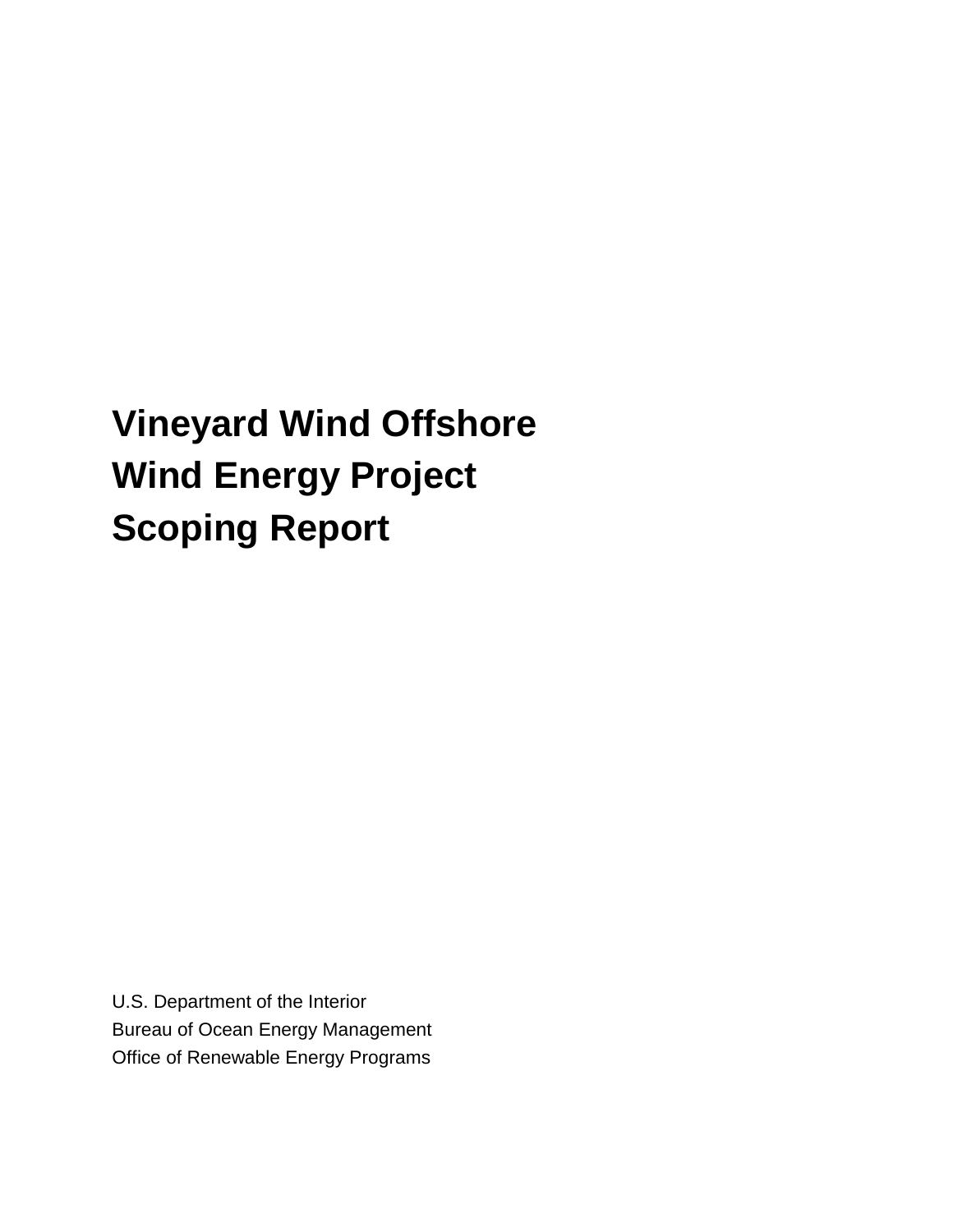# **Table of Contents**

|      |        | 1. Draft Scoping Summary Report for the Vineyard wind Environmental Impact |  |
|------|--------|----------------------------------------------------------------------------|--|
|      |        |                                                                            |  |
| 1.1. |        |                                                                            |  |
| 1.2. |        |                                                                            |  |
| 1.3. |        |                                                                            |  |
|      | 1.3.1. |                                                                            |  |
|      | 1.3.2. |                                                                            |  |
|      | 1.3.3. |                                                                            |  |
|      |        |                                                                            |  |
|      |        |                                                                            |  |
|      |        |                                                                            |  |
|      | 1.4.1. |                                                                            |  |
|      | 1.4.2. |                                                                            |  |
|      | 1.4.3. | Definition of Resource Areas and Common NEPA Topics Raised6                |  |
|      |        |                                                                            |  |
|      |        |                                                                            |  |
|      |        |                                                                            |  |
|      |        |                                                                            |  |
|      |        |                                                                            |  |
|      |        | 1.4.3.6. Commercial Fisheries and For-Hire Recreational Fishing 11         |  |
|      |        | 1.4.3.7. Cultural, Historical, and Archaeological Resources12              |  |
|      |        |                                                                            |  |
|      |        | 1.4.3.9. Finfish, Invertebrates, and Essential Fish Habitat  13            |  |
|      |        |                                                                            |  |
|      |        |                                                                            |  |
|      |        |                                                                            |  |
|      |        |                                                                            |  |
|      |        |                                                                            |  |
|      |        |                                                                            |  |
|      |        |                                                                            |  |
|      |        |                                                                            |  |
|      |        |                                                                            |  |
|      |        |                                                                            |  |
|      |        |                                                                            |  |
|      |        |                                                                            |  |
|      |        |                                                                            |  |
|      |        |                                                                            |  |
|      |        |                                                                            |  |
|      |        |                                                                            |  |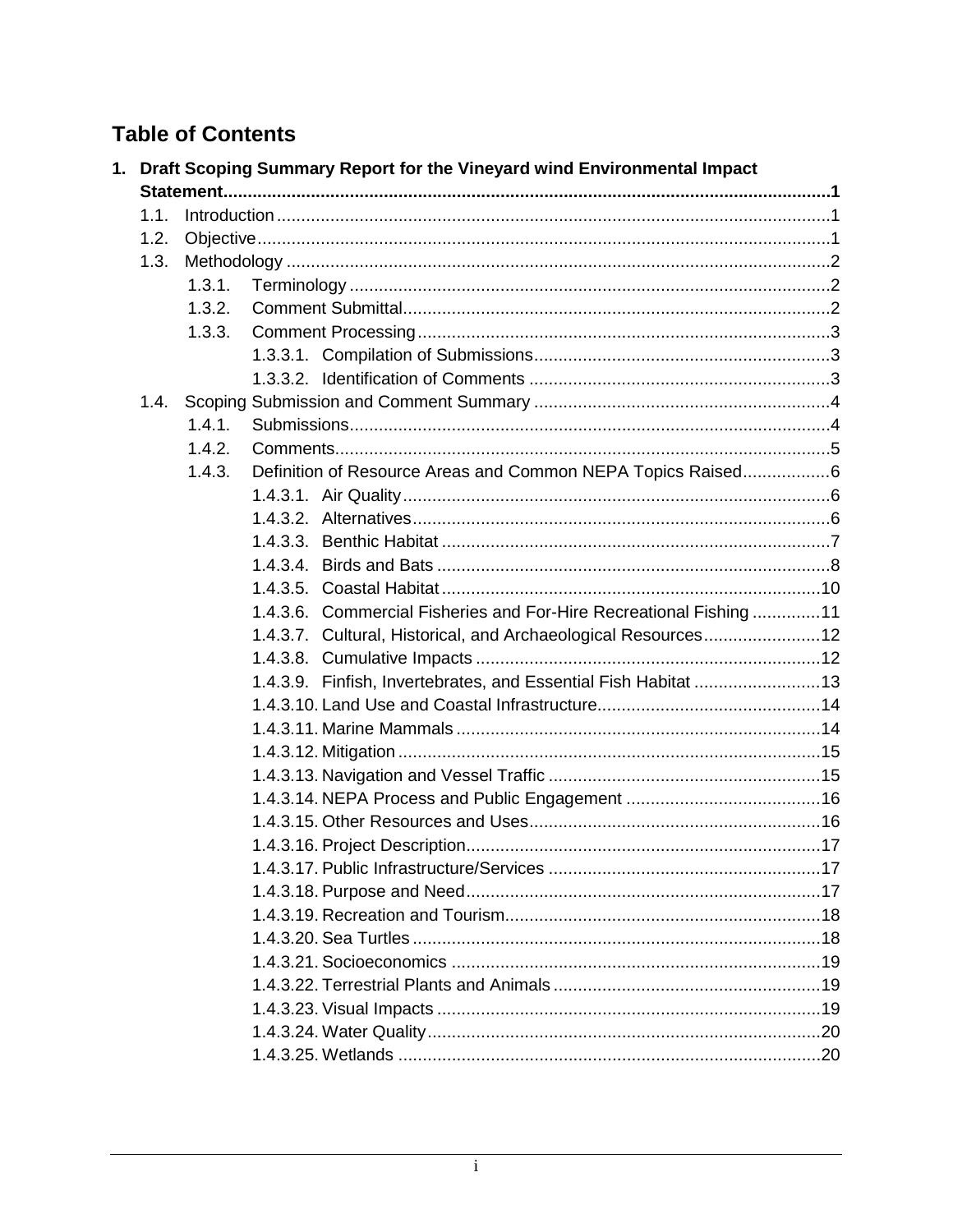# **List of Appendices**

Appendix A: List of Submission Identifications, Names, and Affiliations Appendix B: Individual Comments by Resource or NEPA Topic

## **List of Tables**

## **Acronyms and Abbreviations**

| <b>AIS</b>        | Automatic Identification System         |
|-------------------|-----------------------------------------|
| <b>BOEM</b>       | Bureau of Ocean Energy Management       |
| COP               | <b>Construction and Operations Plan</b> |
| <b>EIS</b>        | <b>Environmental Impact Statement</b>   |
| <b>EMF</b>        | electromagnetic field                   |
| html              | Hypertext Markup Language               |
| ID                | identification number                   |
| <b>NEPA</b>       | National Environmental Policy Act       |
| <b>NOI</b>        | Notice of Intent                        |
| <b>PDF</b>        | portable document format                |
| Q&A               | questions and answers                   |
| Vineyard Wind LLC | Vineyard Wind                           |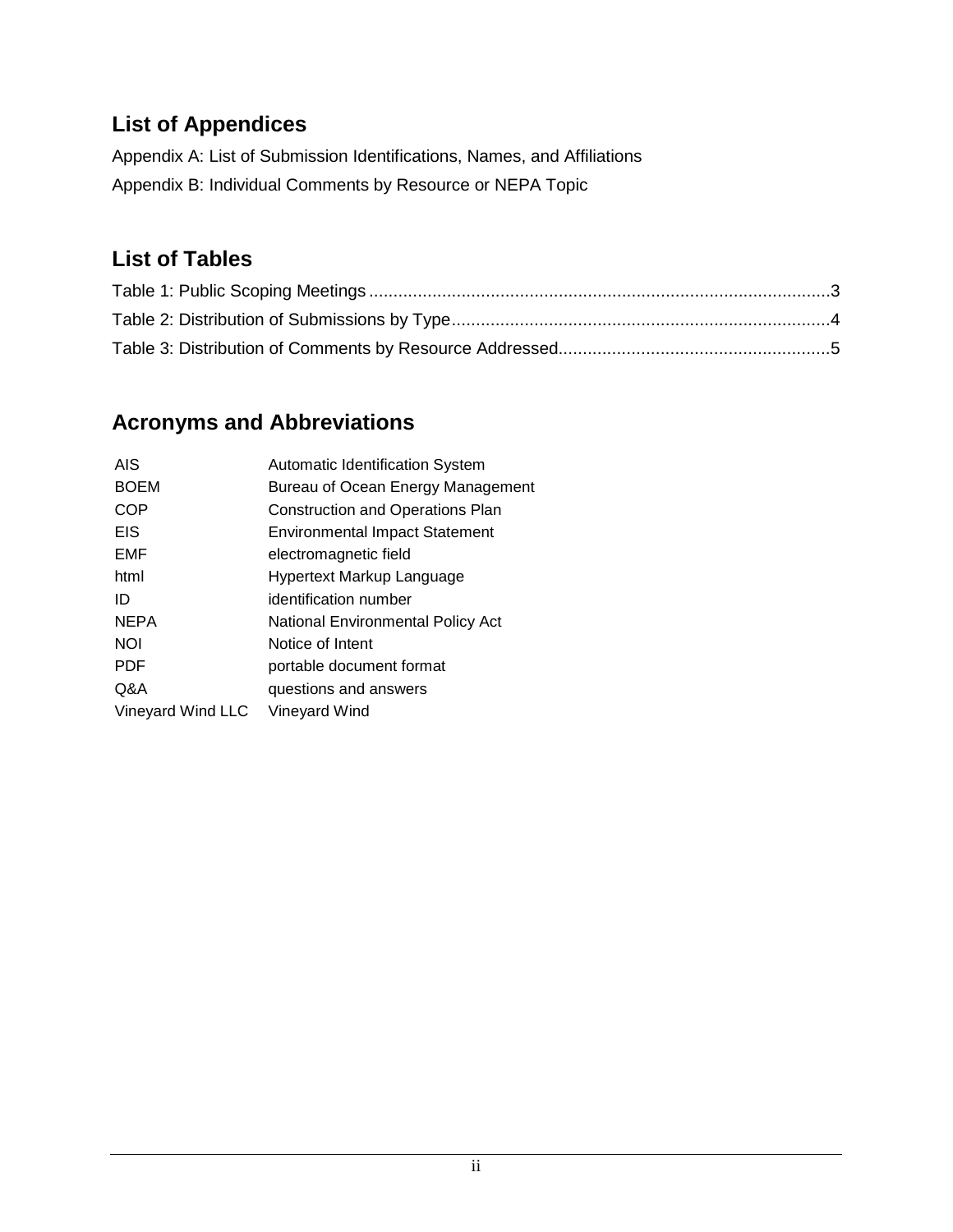## <span id="page-3-0"></span>**1. DRAFT SCOPING SUMMARY REPORT FOR THE VINEYARD WIND ENVIRONMENTAL IMPACT STATEMENT**

#### <span id="page-3-1"></span>**1.1. INTRODUCTION**

Council on Environmental Quality (CEQ) regulations for implementing the National Environmental Policy Act (NEPA) under Title 40 of the Code of Federal Regulations (CFR) Section 1501.7(a) require agencies such as the Bureau of Ocean Energy Management (BOEM) to perform certain actions as part of the scoping process, including:

- Determining the scope and the significant issues to be analyzed in depth in the Environmental Impact Statement (EIS); and
- Identifying and eliminating from detailed study the issues that are not significant.

This document, in combination with the Draft EIS, is intended to satisfy BOEM's obligations under 40 CFR 1501.7(a).

On December 20, 2017, Vineyard Wind LLC (Vineyard Wind) submitted a Construction and Operations Plan (COP) to BOEM seeking approval to construct and operate an up to 800-megawatt wind energy facility (herein referred to as the proposed Project or Proposed Action) offshore of Massachusetts in federal waters. On March 30, 2018, BOEM issued a Notice of Intent (NOI) to prepare an EIS consistent with NEPA regulations (NEPA; 42 United States Code § 4321 et seq.) to assess the potential impacts of the Proposed Action and alternatives (83 Federal Register 13777).

The NOI commenced a public scoping process for identifying issues and potential alternatives for consideration in the EIS. The formal scoping period was from March 30 through April 30, 2018. During this timeframe, federal agencies, state and local governments, and the general public had the opportunity to help BOEM identify potential significant resources and issues, impact-producing factors, reasonable alternatives (e.g., size, geographic, seasonal, or other restrictions on construction and siting of facilities and activities), and potential mitigation measures to analyze in the EIS, as well as provide additional information. BOEM also used the NEPA scoping process to initiate the Section 106 consultation process under the National Historic Preservation Act (54 United States Code § 300101 et seq.), as permitted by 36 Code of Federal Regulations § 800.2(d)(3), which requires federal agencies to assess the effects of projects on historic properties. Additionally, BOEM informed its Section 106 consultation by seeking public comment and input through the NOI regarding the identification of historic properties or potential effects to historic properties from activities associated with approval of the Vineyard Wind COP.

This Scoping Summary Report outlines the objectives, methodology, and content of the information provided by interested parties during the scoping period.

#### <span id="page-3-2"></span>**1.2. OBJECTIVE**

This report reviews and catalogues the information and materials provided to BOEM during the scoping period for the proposed Project. The goal of the exercise was to identify substantive comments for consideration in the development of the EIS, and categorize them based on the applicable resource areas or NEPA topics. Section 1.3 describes the methodology used to identify and categorize comments. This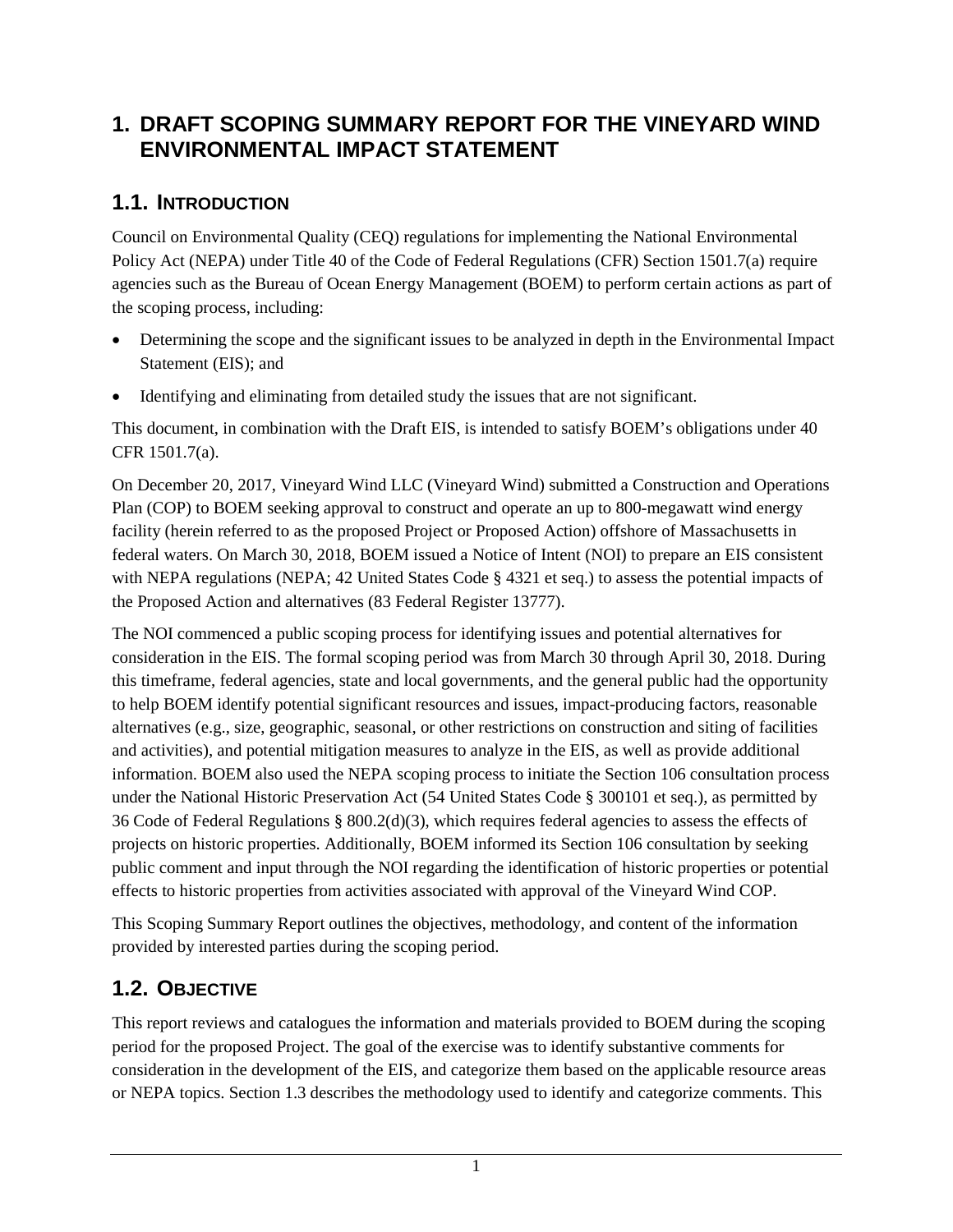categorization scheme allowed subject matter experts to review comments directly related to their areas of expertise, and allowed BOEM to generate statistics based on the resource areas or NEPA topics addressed in each of the comments. In addition, the process demonstrates consideration of the materials received while simultaneously contributing to the development of the EIS.

## <span id="page-4-0"></span>**1.3. METHODOLOGY**

## <span id="page-4-1"></span>**1.3.1. Terminology**

The following terminology is used throughout this Scoping Report:

- **Submission:** The entire content submitted by a single person or group at a single time. For example, a 10-page letter from a citizen, an email with a portable document format (PDF) attachment, and a transcript of an oral comment given at a public scoping meeting was considered to be a submission.
- **Comment:** A specific statement within a submission that expresses a sender's specific point of view, concern, question, or suggestion. One submission may contain many comments.
- **Substantive Comment:** Scoping submissions were reviewed to identify and categorize "substantive" comments. To be substantive, a comment must meet both of the following criteria:
	- Related to the Proposed Project: To be substantive, a comment must first relate, even tangentially, to the proposed Project, its connected actions, cumulative actions/effects, and other reasonably foreseeable actions, impacts, or conditions.
	- − Consisted of more than simple opinion: This criterion requires that substantive comments provide information to help BOEM prepare the EIS by providing some level of support or basis for the commenter's position, or some indication of issues the commenter believes are significant. As a hypothetical example, a statement that "BOEM should reject the Project" would not be considered substantive, but a statement that "The Vineyard Wind Project should not be approved because it would harm commercial fisheries" would be considered substantive.

Each substantive comment was assigned to at least one resource, or NEPA topic; however, most comments were assigned to more than one resource. Resources and NEPA topics are defined in Section 1.4.3 below.

# <span id="page-4-2"></span>**1.3.2. Comment Submittal**

BOEM received comment submissions during the scoping process via the following mechanisms:

- Electronic submissions received via Regulations.gov on docket number BOEM-2018-0015;
- Electronic submissions received via email to a BOEM representative;
- Hard-copy comment letters submitted to BOEM via traditional mail;
- Hard-copy comment cards and/or letters received during each of the five public scoping meetings; and
- Comments submitted verbally at each of the five public scoping meetings.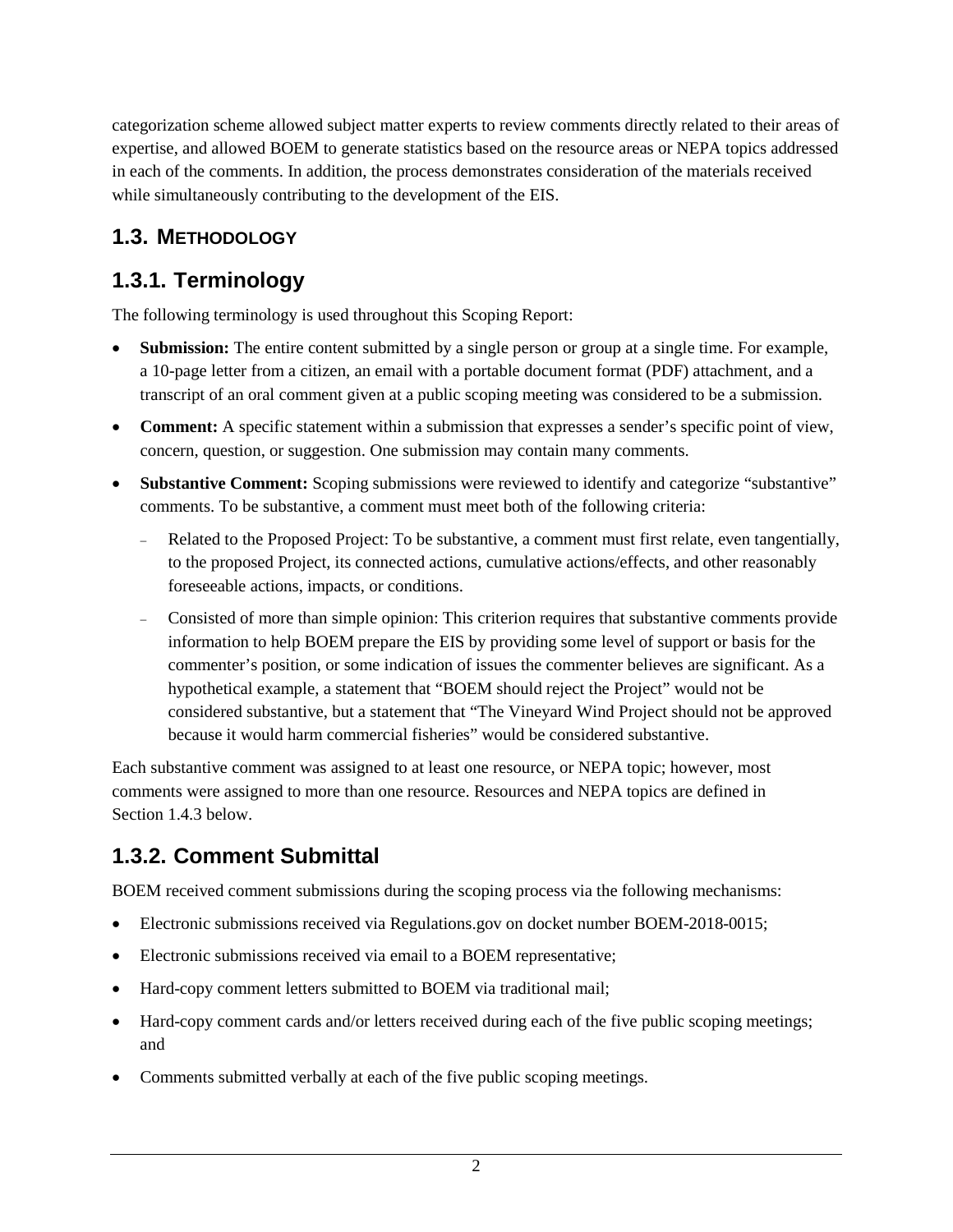Five public scoping meetings were held at the following locations and dates as outlined in Table 1.

| Date           | Time                                                                  | Location                                               |
|----------------|-----------------------------------------------------------------------|--------------------------------------------------------|
|                | Open House 5:00 p.m. to 8:00 p.m.<br>Presentation and Q&A 6:00 p.m.   | Fairfield Inn and Suites, Waypoint Event Center        |
| April 16, 2018 |                                                                       | 185 MacArthur Drive                                    |
|                |                                                                       | New Bedford, MA 02740                                  |
|                | Open House 5:00 p.m. to 8:00 p.m.                                     | Martha's Vineyard Hebrew Center                        |
| April 17, 2018 | Presentation and Q&A 6:00 p.m.                                        | 130 Center Street                                      |
|                |                                                                       | Vineyard Haven, MA 02568                               |
|                | Open House 11:00 a.m. to 2:00 p.m.<br>Presentation and Q&A 12:00 p.m. | Nantucket Middle School Cafeteria                      |
| April 18, 2018 |                                                                       | 10 Surfside Road                                       |
|                |                                                                       | Nantucket, MA 02554                                    |
|                | Open House 6:00 p.m. to 9:00 p.m.<br>Presentation and Q&A 6:30 p.m.   | Double Tree Hotel, Cape Cod Room                       |
| April 18, 2018 |                                                                       | 287 Iyannough Road                                     |
|                |                                                                       | Hyannis, MA 02601                                      |
|                | Open House 5:00 p.m. to 8:00 p.m.<br>Presentation and Q&A 6:00 p.m.   | University of Rhode Island, Ryan Center, Alumni Lounge |
| April 19, 2018 |                                                                       | 1 Lincoln Almond Plaza                                 |
|                |                                                                       | Kingston, RI 02881                                     |

<span id="page-5-3"></span>**Table 1: Public Scoping Meetings**

<span id="page-5-0"></span> $Q&A$  = questions and answers

## **1.3.3. Comment Processing**

#### <span id="page-5-1"></span>*1.3.3.1. Compilation of Submissions*

BOEM downloaded and reviewed all submissions from Regulations.gov. These submissions were provided in Hypertext Markup Language (html) format, while attachments provided by stakeholders as part of their Regulations.gov submission were typically provided in PDF or Microsoft Word format. Text from the html, PDF, Word, and other text formats were copied from the original format into a single Microsoft Excel file that served as the submission database. The submission database also included information about each submission, including the submitter's contact information, submission date, whether the submitter was a government entity or agency, and the overall disposition of the sender toward the proposed Project (see Section 1.4).

Submissions provided by email were incorporated into the submission database in a similar manner. Hard-copy and hand-written submissions were transcribed and entered into the submission database, as was the entire text of each public meeting listed in Table 1.

A limited number of submissions were received after the scoping comment period ended; these were treated the same as those received before the deadline. Each submission entered into the submission database received a unique identification (ID) number.

## <span id="page-5-2"></span>*1.3.3.2. Identification of Comments*

Each submission and all oral testimony were read to identify substantive comments (as defined in Section 1.3.1). Each substantive comment was entered into a spreadsheet that served as the master comment database. Each comment then received a unique comment ID number. For example, the  $4<sup>th</sup>$ comment identified in Regulations.gov submission 87 was identified as Comment 87-4. Since individual submissions within the public meeting transcripts were not uploaded individually to Regulations.gov, artificial nomenclature was used to catalogue each of the submissions including using NB, VH, NT, HY,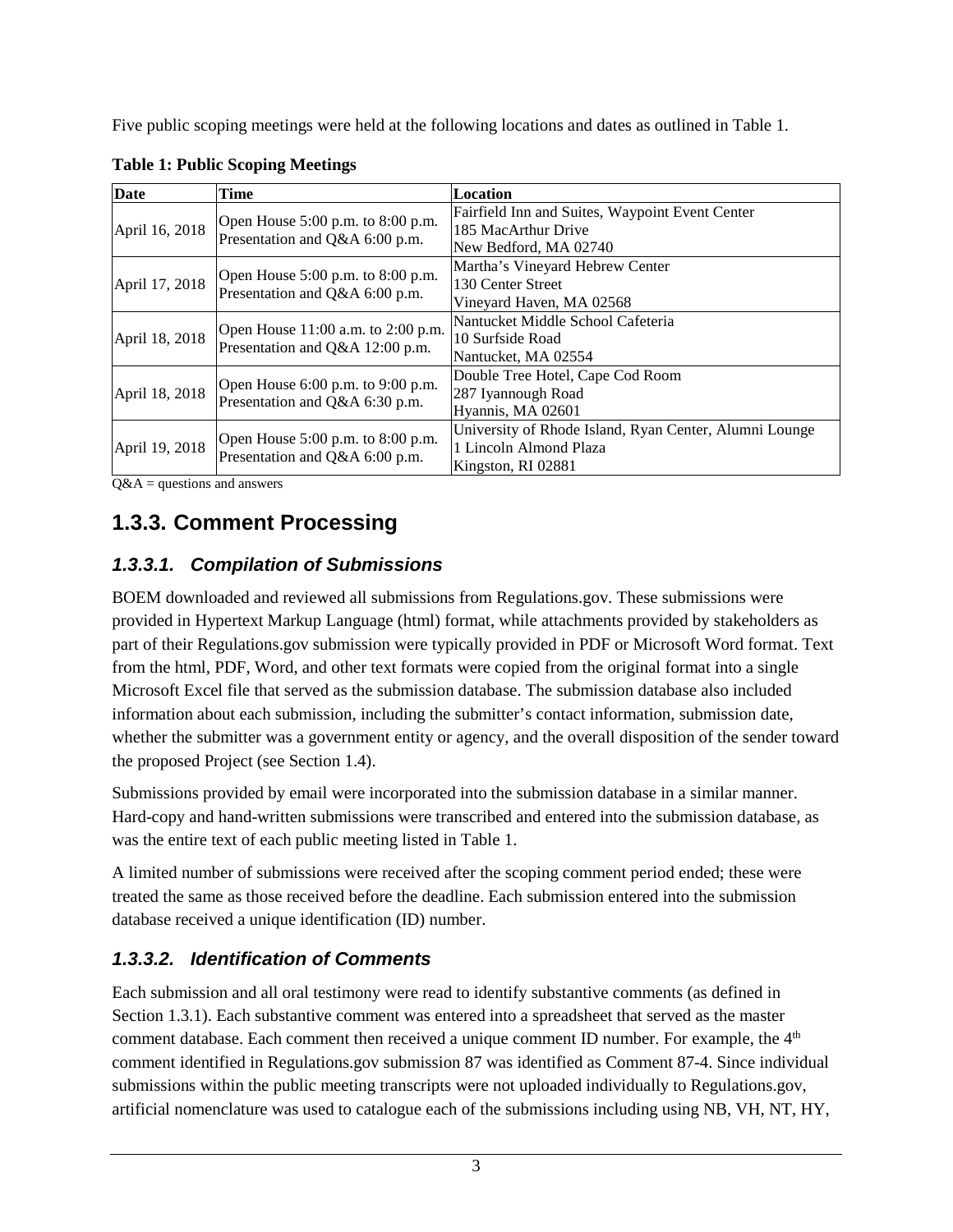and KI, representing the public scoping meetings held in New Bedford, Vineyard Haven, Nantucket, Hyannis, and Kingston, respectively. Each substantive comment was assigned to at least one NEPA resource or topic area, and most comments were assigned to more than one resource or NEPA topic area. Resources categories are defined in Section 1.4. Appendix A, List of Submission IDs, Names, and Affiliations, provides a listing of all the submissions received. Appendix B, Individual Comments by Resource or NEPA Topic, presents the individual substantive comments that were extracted from each of the comment submissions and are organized by resource or NEPA topic area. Comments in Appendix B are exact quotes taken from the individual submissions received.<sup>[1](#page-6-3)</sup>

Each initial comment identification was reviewed to ensure that comments were substantive, included the appropriate text from the submission, and were assigned to the correct resource.

It should be noted that many submissions included comments related specifically to the COP. These comments were not captured in the review process unless the comment also related the information or analysis to be included in the EIS.

#### <span id="page-6-0"></span>**1.4. SCOPING SUBMISSION AND COMMENT SUMMARY**

## <span id="page-6-1"></span>**1.4.1. Submissions**

 $\overline{a}$ 

BOEM received 148 submissions from the public, agencies, and other interested groups and stakeholders, of which 4 were determined to be exact duplicates (same sender, same date, and same content) of other submissions, for a net of 144 unique submissions. Table 2 shows the types of submissions received:

<span id="page-6-2"></span>

| Table 2: Distribution of Submissions by Type |
|----------------------------------------------|
|----------------------------------------------|

| <b>Submission Type</b>             | <b>Number Received</b> |
|------------------------------------|------------------------|
| Regulations.gov submission         | 94                     |
| Mailed hard copy                   | 25                     |
| Public meeting comment card        | 16                     |
| Email to BOEM representative       |                        |
| Letter submitted at public meeting |                        |
| Total                              | l 44                   |

Note: BOEM received an additional approximately 103 verbal submissions during public scoping meetings.

The totals above included the following submissions by federal, state, and local government entities:

- Two submissions from federal agencies: U.S. Environmental Protection Agency and National Marine Fisheries Service;
- Five from Massachusetts state agencies or representatives: Massachusetts Department of Marine Fisheries, Massachusetts Division of Fisheries and Wildlife, Massachusetts Executive Office of Energy and Environmental Affairs, Massachusetts Office of Coastal Zone Management, and Massachusetts Representative Dylan Fernandes; and
- Seven from local governments (Martha's Vineyard Commission and the towns of Barnstable, Nantucket, Tisbury, and Yarmouth), including two each by representatives from the Martha's Vineyard Commission and the Town of Barnstable.

<span id="page-6-3"></span> $<sup>1</sup>$  In rare instances, minor edits were made to some comments to fix obvious spelling or grammatical errors.</sup>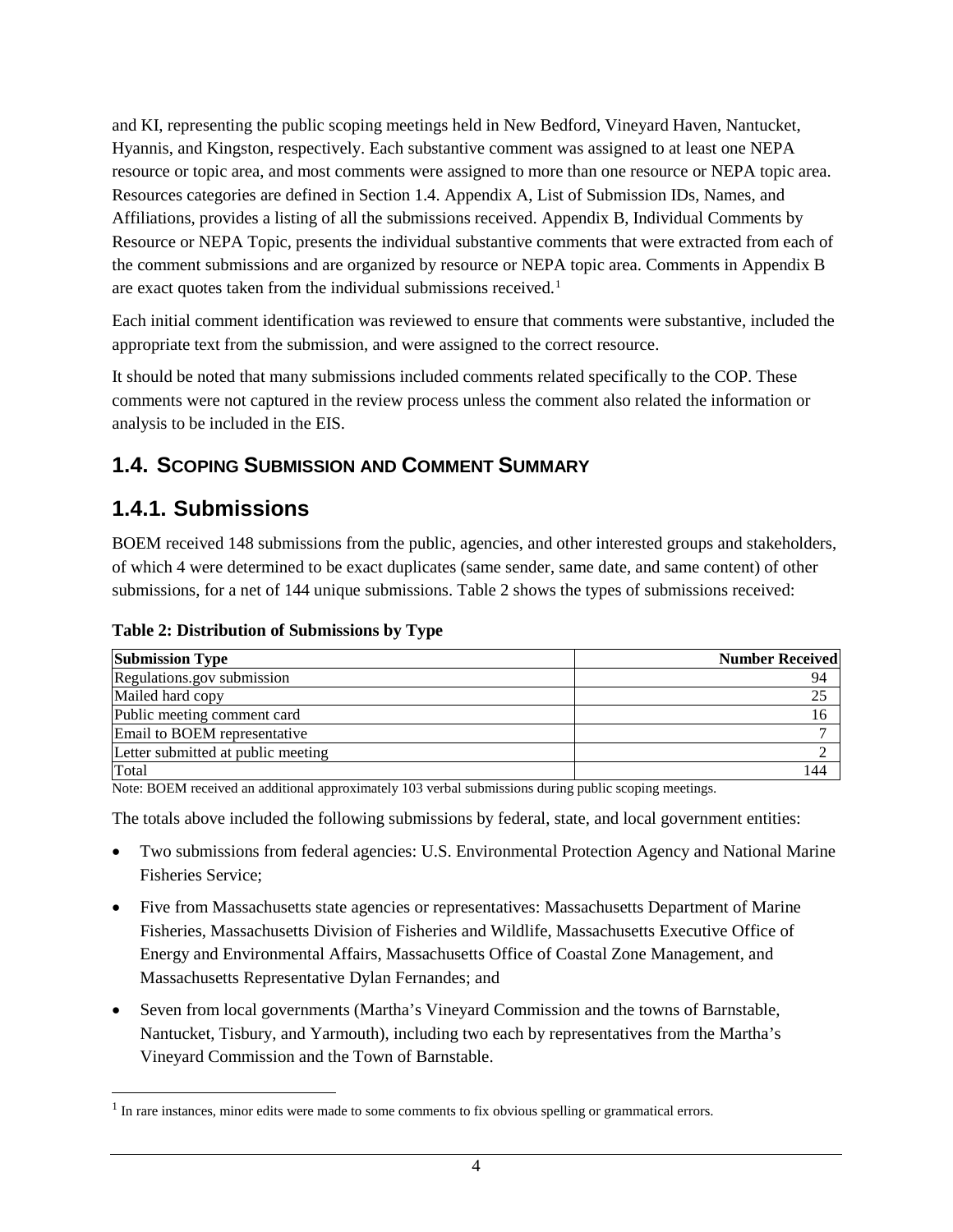In addition to the federal, state, and local government entities identified above, seven non-governmental organizations provided comment submissions and the general public submitted the remainder.

Submissions were reviewed to determine the overall disposition of the provider toward the proposed Project. Based on this review, dispositions of the 144 unique submissions were as follows:

- Pro (generally in favor of the proposed Project): 65 (45 percent);
- Con (generally opposed to the proposed Project): 59 (41 percent); and
- Neutral (no distinct disposition, or disposition could not be clearly determined): 20 (14 percent).

The disposition of individuals who provided oral testimony at scoping meetings was difficult to determine because some speakers provided multiple statements at a given meeting (or at multiple meetings).

While repeated language was identified in a small number of submissions, no evidence suggested that any submissions were "form letters" or pre-written text provided by an interest group for submission by individuals.

## <span id="page-7-0"></span>**1.4.2. Comments**

BOEM identified a total of 985 substantive comments. Table 3 shows the distribution of comments by resource and NEPA topic (note that because most comments were associated with multiple resources, the number in the Comments column does not add to 985). Section 1.4.3 defines the resource areas to which substantive comments were assigned. The most commonly addressed resources or NEPA topics included Commercial Fisheries and For-Hire Recreational Fishing, Project Description, Socioeconomics, and Alternatives.

| <b>Resource</b>                                                                                    | <b>Comments</b> |
|----------------------------------------------------------------------------------------------------|-----------------|
| Air Quality                                                                                        | 20              |
| Alternatives                                                                                       | 136             |
| <b>Benthic Habitat</b>                                                                             | 61              |
| <b>Birds and Bats</b>                                                                              | 47              |
| <b>Coastal Habitat</b>                                                                             | 114             |
| Commercial Fisheries and For-Hire Recreational Fishing                                             | 208             |
| Cultural, Historical, and Archaeological Resources                                                 | 10              |
| <b>Cumulative Impacts</b>                                                                          | 54              |
| Finfish, Invertebrates, and Essential Fish Habitat                                                 | 113             |
| Land Use and Coastal Infrastructure                                                                | 6               |
| <b>Marine Mammals</b>                                                                              | 95              |
| Mitigation                                                                                         | 125             |
| Navigation and Vessel Traffic                                                                      | 70              |
| <b>NEPA Process and Public Engagement</b>                                                          | 67              |
| Other Resources and Uses (Marine Minerals, Military, Aviation, Offshore Energy, other Noise, etc.) | 19              |
| <b>Project Description</b>                                                                         | 167             |
| Public Infrastructure and Services                                                                 | 15              |
| Purpose and Need                                                                                   | 104             |
| Recreation and Tourism                                                                             | 45              |
| Sea Turtles                                                                                        | 35              |
| <b>Other Socioeconomics</b>                                                                        | 140             |
| <b>Terrestrial Plants and Animals</b>                                                              | 4               |
| Visual Impact                                                                                      | 6               |

<span id="page-7-1"></span>**Table 3: Distribution of Comments by Resource Addressed**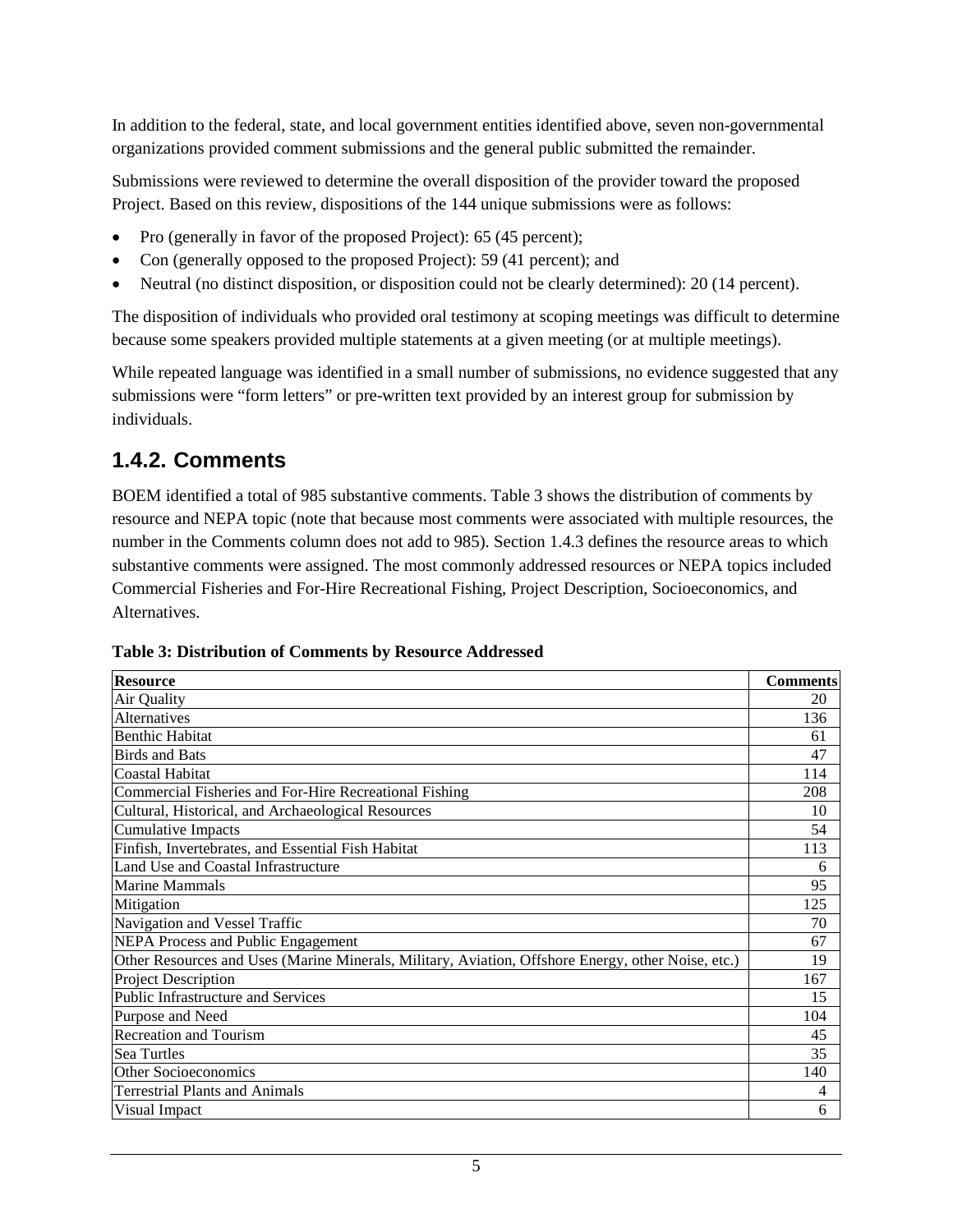| Water (<br>Quality | 64  |
|--------------------|-----|
| Wetlands           | - 1 |

<span id="page-8-0"></span>NEPA = National Environmental Policy Act

## **1.4.3. Definition of Resource Areas and Common NEPA Topics Raised**

The following sections define each of the resource areas or NEPA topics that the comments were categorized under, and summarizes the comments by each of the resource areas or topics listed. Comments have been summarized below, as appropriate, particularly for concerns that were raised by several commenters. As stated above, Appendix B presents the individual substantive comments that were extracted from each of the comment submissions and are organized by resource or NEPA topic area.

#### <span id="page-8-1"></span>*1.4.3.1. Air Quality*

Air quality comments included evaluating emissions from proposed Project construction, operations, maintenance, and decommissioning as well as climate change. Most comments about climate change, greenhouse gas emissions, and alternative energy were also categorized under Purpose and Need (if directly related to the proposed Project). Common topics raised in this category included the following:

- The proposed Project is consistent with the state goals to reduce emissions from the power generation sector and is expected to reduce carbon dioxide and nitrogen oxide emissions.
- Vineyard Wind must provide an analysis concluding that proposed Project emissions would not cause or contribute to violations of the National Ambient Air Quality Standards or result in significant deterioration of air quality.
- The proposed Project will promote improved air quality and decrease greenhouse gas emissions.

#### <span id="page-8-2"></span>*1.4.3.2. Alternatives*

Alternative comments included suggesting, questioning, or providing opinion about alternatives to the proposed Project, including alternatives that have been publicly presented by BOEM or the applicant, as well as alternatives suggested by the commenter or others. Common topics raised in this category included the following:

- The EIS should include a discussion of a full range of alternatives that are less damaging to the environment than the Proposed Action.
- The EIS should evaluate alternatives to installing cables through Lewis Bay.
- Regional or shared cables.
- Alternative wind turbine locations and transit corridors should be evaluated for navigational and commercial fisheries purposes.
- Timing of activities, including delayed construction and seasonal restrictions.

Section 2.1 of the Draft EIS describes the five action alternatives, one of which has two subalternatives, evaluated in the Draft EIS. Section 2.1.7 of the Draft EIS discusses alternatives that were considered but eliminated from further study. These alternatives included alternative wind turbine foundation types,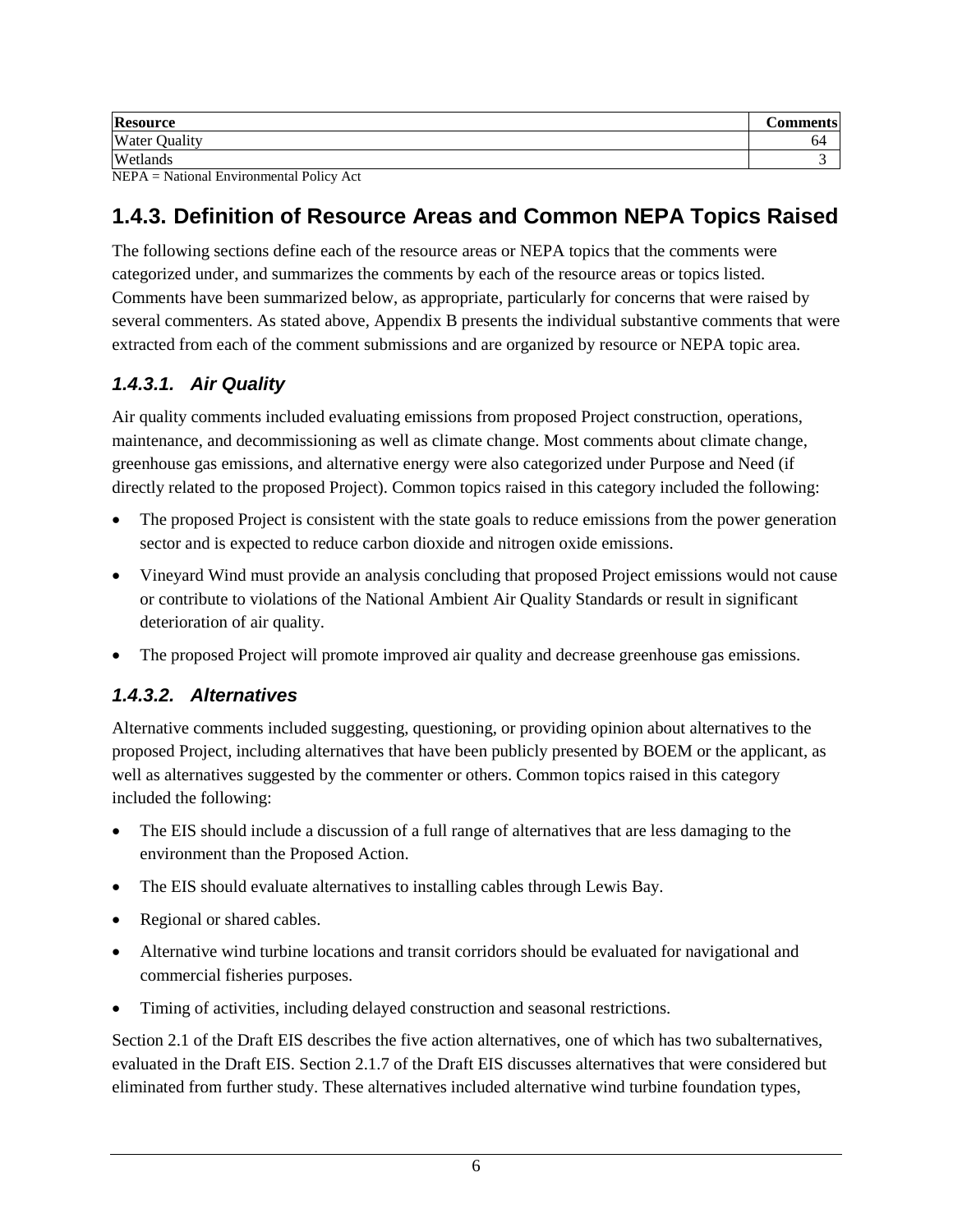landfall locations, an offshore regional transmission network, a shared cable corridor, different project locations, and phased development. Pursuant to CEQregulations at 40 CFR § 1502.14(a) and Department of the Interior regulations at 43 CFR § 46.420(b-c), the criteria for eliminating these alternatives included:

- Consistency with law and regulations: some suggested alternatives would not be permissible;
- Operational, technical, and economic feasibility: some suggested alternatives could not be constructed due to environmental conditions or technological limitations;
- Environmental impact: some suggested alternatives would have greater impacts than the Proposed Action or action alternatives; and
- Geographical considerations: some alternatives were outside of BOEM's jurisdiction.

In addition to the alternatives considered but eliminated from further study, as discussed in Draft EIS Section 2.1.7, commenters during the scoping process identified the following alternatives:

- A cable landing site at Great Island, with an associated OECC route and onshore cable route. This alternative was initially contemplated by Vineyard Wind as a proposed landing site, but was later eliminated due to property rights concerns, as well as potential environmental impacts including the presence of possible habitat for Piping Plover.
- A cable landing site at Kalmus Beach, near the mouth of Lewis Bay, within an associated OECC route and onshore cable route underneath Ocean Street. This alternative was also considered by Vineyard Wind but eliminated from further consideration for a variety of reasons, including impacts on businesses in a high traffic area of downtown Hyannis, congested existing buried utilities in the area, and the lack of available space to install an onshore cable route underneath Ocean Street.
- References to the East and West transmission routes included in the State of Massachusetts Ocean Management Plan. These routes were not developed specifically for the Vineyard Wind Project, and thus were not considered.
- Installation of wind turbine generators in upland locations, rather than offshore. This alternative was dismissed because it is outside of BOEM's jurisdiction.
- Alternatives based on seasonal construction restrictions and other time-of-year limitations. The Draft EIS includes these limitations as potential mitigation measures for the action alternatives.
- Alternative methods for cable installation, such as hand-jetting to avoid armoring of the OECC route. Draft EIS Section 2.1.1.1 describes the construction methods for the Proposed Action, including jetting and other methods. As stated in Section 2.1.1.1, only about 10 percent of the OECC route would require armoring.

#### <span id="page-9-0"></span>*1.4.3.3. Benthic Habitat*

Benthic habitat comments included the need to address biological, structural, or habitat impacts on benthic species and/or their habitat. Benthic habitat refers to habitat on the sea floor, including natural structures and vegetation. Common topics in this category included the following:

• The EIS should evaluate the cable installation methodologies, such as jet plow, hand jetting, dredging, armoring, and its effects on the benthic community.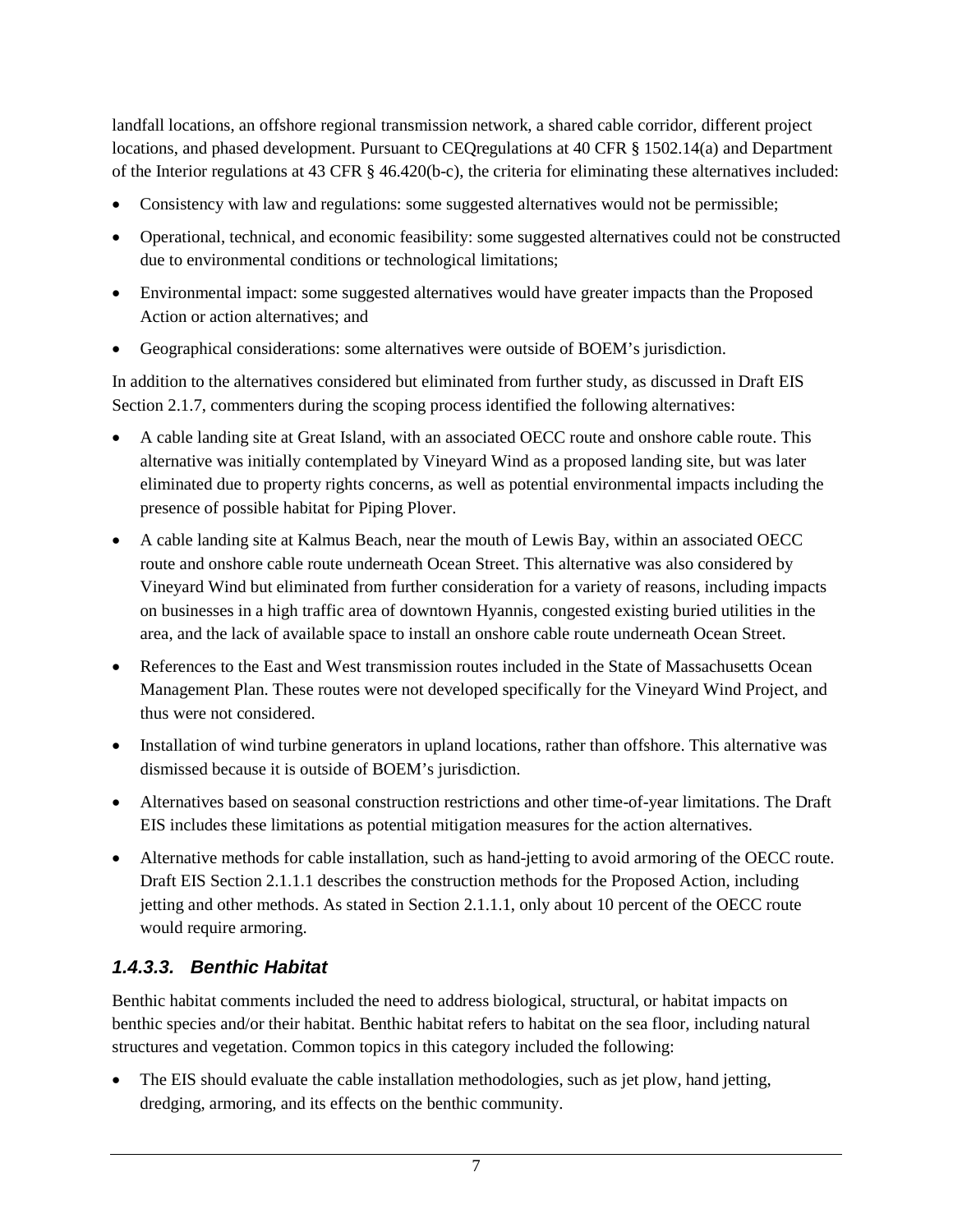- The EIS should include an analysis of all the potential impacts of the cable installation, and it should include a comprehensive cable inspection program on a regular and as-needed basis during the lifetime of the proposed Project to ensure adequate burial, including remediation plans for cables that are found to be at inadequate burial depth after inspection.
- The EIS should estimate the length of time the anchoring will take and use that to inform the impact assessment.
- The EIS should evaluate electromagnetic field (EMF) effects of the transmission line and its effects on the benthic community and marine species in general.
- The EIS should evaluate the differences between the foundation types and effects on the sea floor, including scour effects, habitat conversion, loss of seabed and the associated benthic communities and forage base, time of year and duration of proposed construction, permanent loss, and conversion of one habitat to another.
- The sand waves should be mapped and identified relative to the proposed cable routes. The depth of sand-wave dredging, the amount of sand waves to be removed, and the grain size of the material removed should be calculated and presented in the EIS. The EIS should provide an analysis of the estimated time it will take the sand waves to resume their pre-construction profile and a related assessment of the length of time for benthic community recovery to occur.
- The EIS should provide more details on the methods proposed for side-cast disposal of dredged sediments through the area of sand waves and specifically side-cast disposal methods that reduce and minimize impacts on the benthic community to ensure minimal impacts on currents running through the area of sand waves.
- The EIS should include an existing conditions plan that clearly locates and delineates all resource areas based on site-specific surveys conducted by the proponent, including but not limited to eelgrass, shellfish, hard/complex bottom, intertidal flats, and rare and endangered species. Concerns were also expressed regarding the habitat, biology, and ecology affects from construction, operation, and EMF.
- The EIS should include impact of fouling communities and how those communities are handled. If turbines are scraped to remove biomass, concentrations of decaying organisms can impact the sea floor by reducing oxygen.
- The EIS should include discussion on silt/sediment cut-off of oxygen and light to benthic organisms.

#### <span id="page-10-0"></span>*1.4.3.4. Birds and Bats*

Bird and bat comments included addressing biological, structural, or habitat impacts on the species or their habitat. Common topics raised in this category included the following:

• The EIS should consider time-of-year and other conditions on the construction of the transmission line through Lewis Bay, to protect foraging and loafing habitat for birds such as piping plovers, terns, and other coastal water birds on Massachusetts Audubon's Egg Island property, a coastal shoal that is exposed at low tide, as work is proposed adjacent to this location.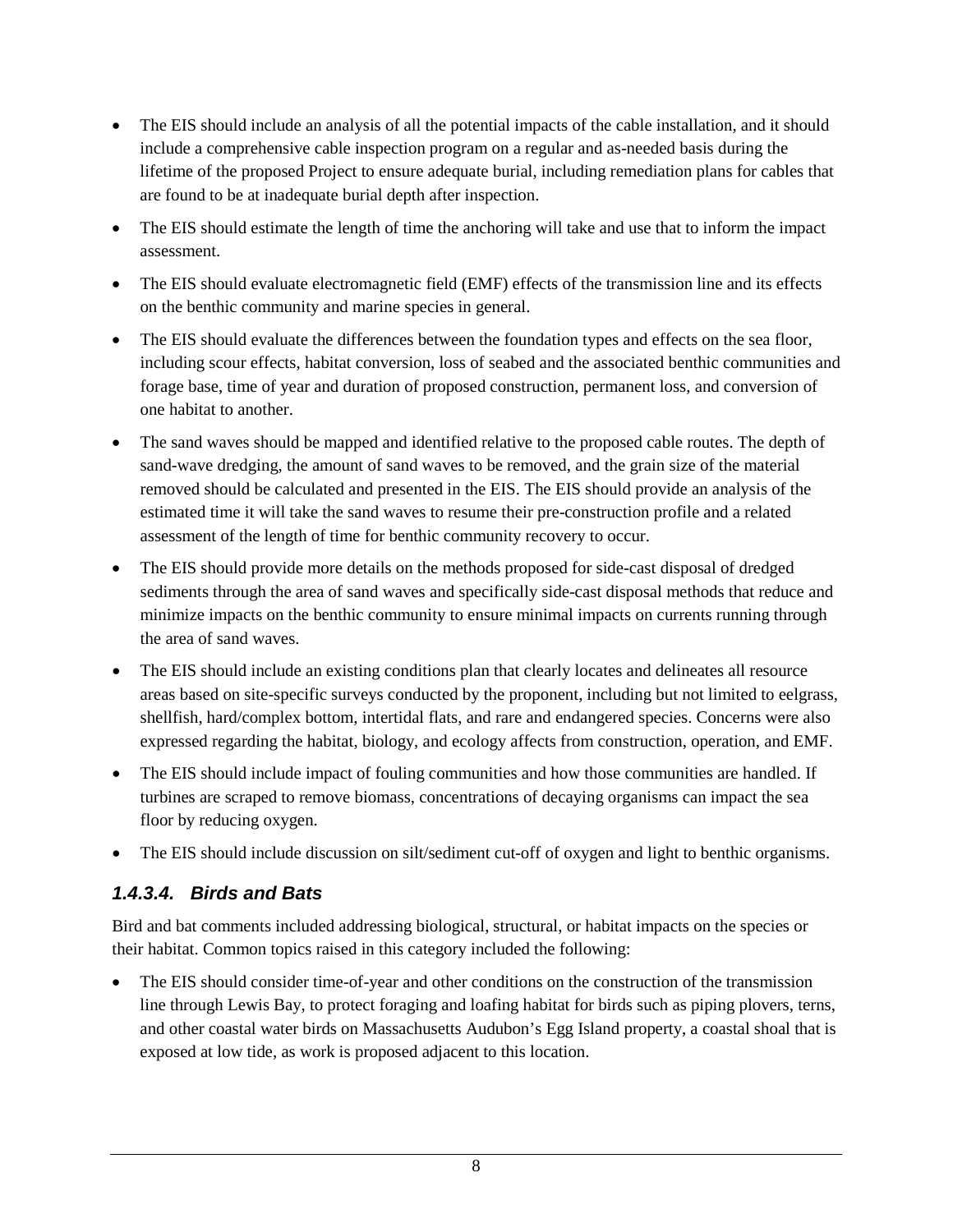- The EIS should consider the full range of potential impacts on all bird species known to forage and rest in or near the lease area, including those species protected under the Migratory Bird Treaty Act and the Endangered Species Act. BOEM should collect and evaluate data on bird species' vulnerability before, during, and after wind turbine construction to inform decision-making, improve mitigation, and advise future offshore wind efforts.
- Construction and maintenance of offshore wind facilities would require the use of helicopters and ships both during and after construction of the wind turbines. It should be documented as to how this increased traffic would affect the behavior of birds in the region and whether or not that could pose an additional threat.
- Recommendation that prior to construction (as well as during and after), bird populations be more intensely monitored and documented.
- The EIS should characterize impacts (direct, indirect, and cumulative) to avian species such as direct risk of collision, loss of food sources, displacement from foraging grounds, avoidance during migration, rotor speed, rotor size, the amount of turbines, turbine location, turbine lighting, and the cumulative impact of other turbine projects.
- The EIS should include information on potential avoidance, minimization and mitigation measures such as light management, anti-perching devices, and standardized protocol for documenting dead birds found on vessels and structures during the construction, operations, and maintenance.
- The EIS should include information on the research and monitoring to address uncertainties regarding the potential interactions of bats and offshore wind development and should thoroughly examine mitigation options.
- BOEM should continue to implement its Migratory Bird Treaty Act responsibilities. If the Department of Interior's new interpretation changes BOEM's analysis and associated requirements for impacts on migratory birds in any way, a detailed description and explanation of such changes must be included in the EIS.
- The EIS should thoroughly evaluate potential population-level impacts for all tern species.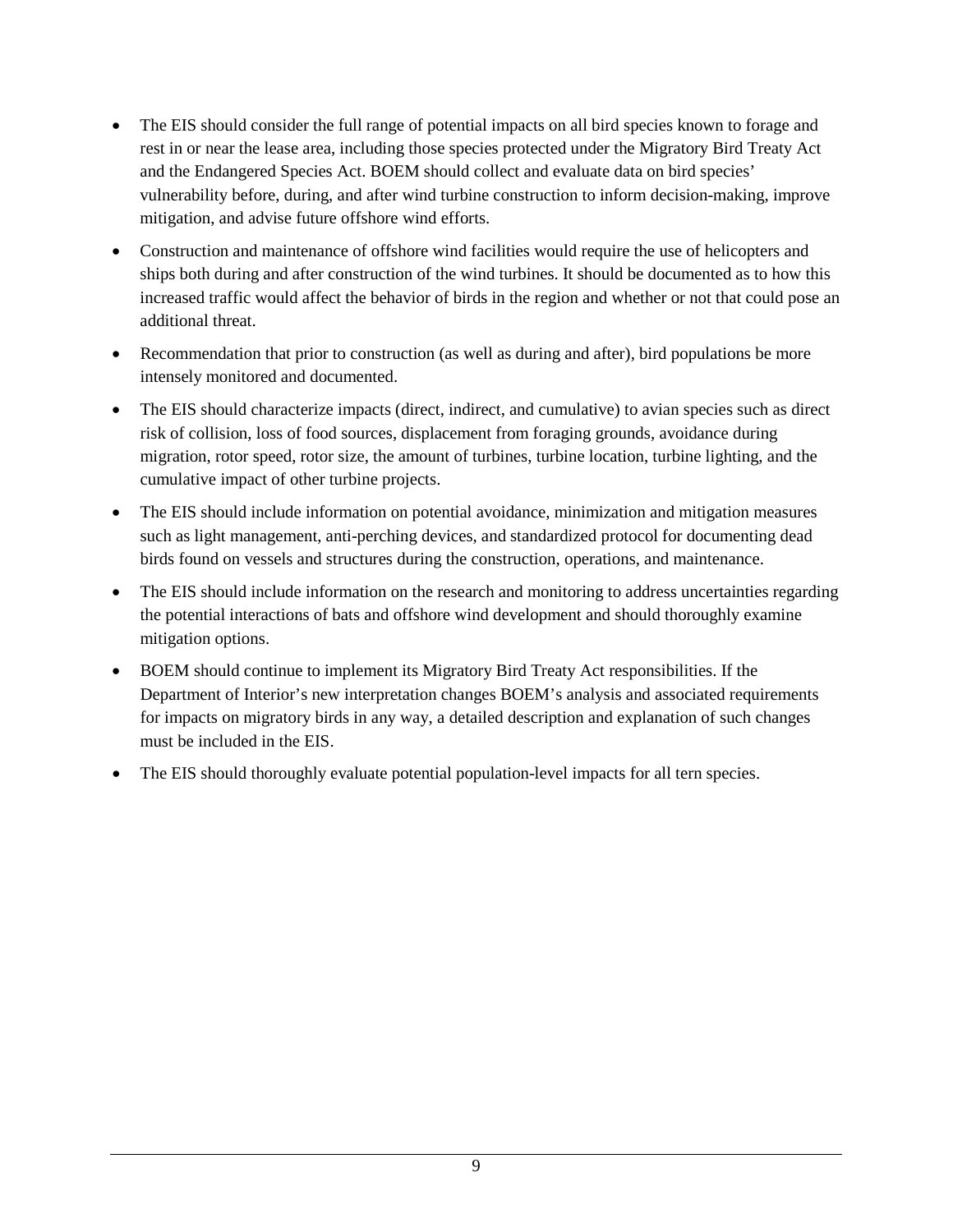#### <span id="page-12-0"></span>*1.4.3.5. Coastal Habitat*

Coastal habitat includes those areas closer to the shoreline than offshore waters. Common comment topics related to coastal habitat included the following:

- The EIS should include an existing conditions plan that clearly locates and delineates all resource areas based on site-specific surveys conducted by the proponent, including but not limited to eelgrass, shellfish, hard/complex bottom, intertidal flats, and rare and endangered species. Coastal habitat specific concerns included the habitat, biology, and ecology affects from construction, operation, and EMF.
- Some of the landing options for the transmission lines have impacts that would need to be reviewed and considered for avoidance, minimization, and/or mitigation. This includes potential impacts on eelgrass beds, dunes, rare species habitat, and Article 97 lands.
- Concern that the proposed cable in Lewis Bay would result in effects to recreational fishing, swimming, shellfish, and scallops, and would result in loss of resources and/or effects from silting.
- The EIS should include a clear description of how eelgrass and winter flounder impacts from turbidity would be avoided, as well as minimization of impact on horseshoe crab, quahog and bay scallop resources, and fishing activities at the New Hampshire Avenue landfall site.
- Consider time-of-year and other conditions on the construction of the transmission line through Lewis Bay, to protect foraging and loafing habitat for terns and other coastal water birds on Massachusetts Audubon's Egg Island property, a coastal shoal that is exposed at low tide, as work is proposed adjacent to this location.
- Concerned about the effects of the cable through Lewis Bay and the lack of tidal flushing and the potential to further degrade the ecosystem and any potential restraints on the ability to improve the water quality going forward.
- The proposed cables in Lewis Bay should be buried to an appropriate depth to allow for dredging to occur in the bay.
- The EIS should include an analysis of all the potential impacts of the cable installation, and it should include a comprehensive cable inspection program on a regular and as needed basis during the lifetime of the proposed Project to ensure adequate burial, including remediation plans for cables that are found to be at inadequate burial depth after inspection.
- The sand waves should be mapped and identified relative to the proposed cable routes. The depth of sand-wave dredging, the amount of sand waves to be removed, and the grain size of the material removed should be calculated and presented in the EIS. The EIS should provide an analysis of the estimated time it would take the sand waves to resume their pre-construction profile and a related assessment of the length of time for benthic community recovery to occur.
- The EIS should provide more details on the methods proposed for side-cast disposal of dredged sediments through the area of sand waves and specifically side-cast disposal methods that reduce and minimize impacts on the benthic community to ensure minimal impacts on currents running through the area of sand waves.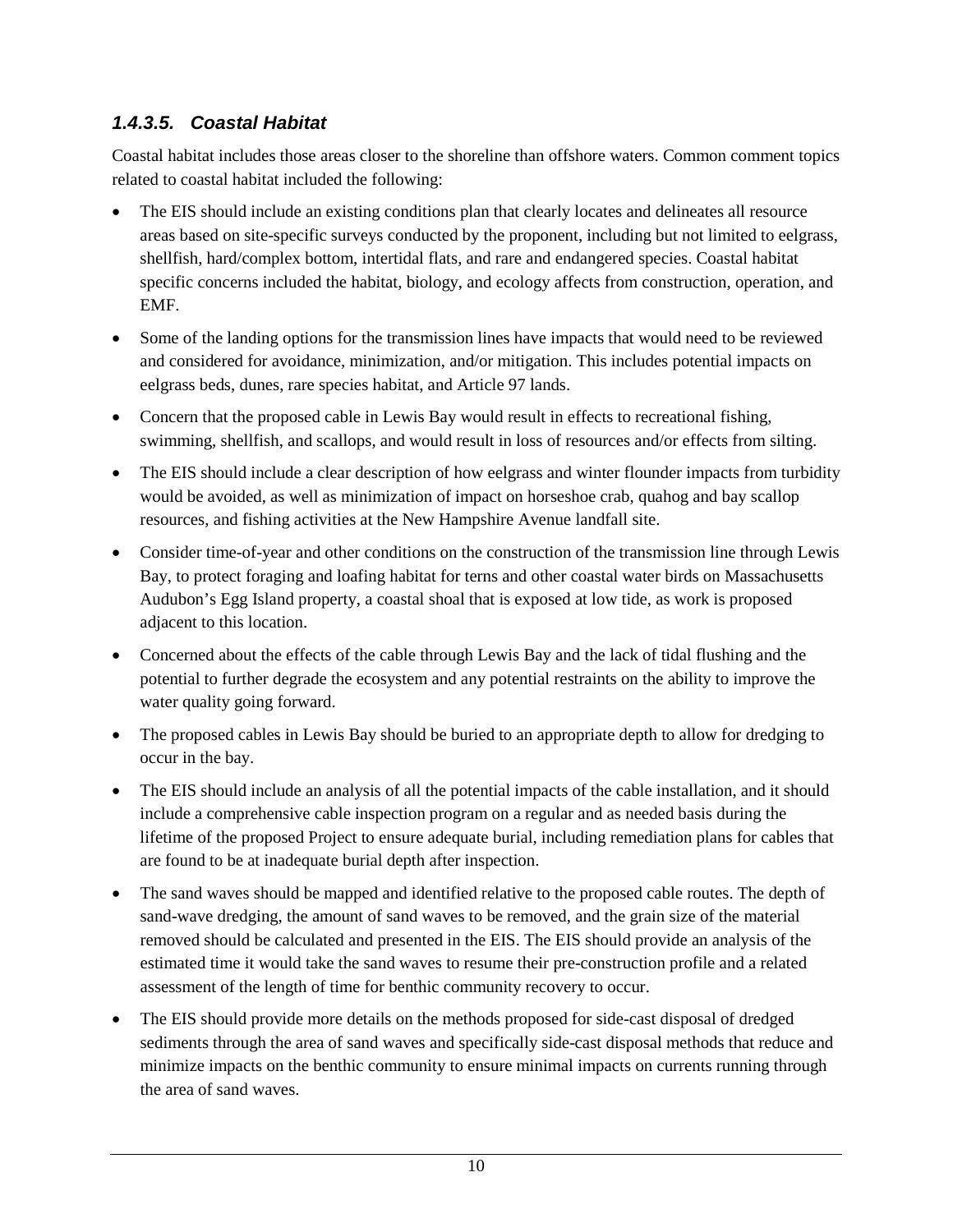- The EIS should provide more information on jet plow effectiveness on slopes and hard structures and if the method would change considering the sand waves/shoals and cobble habitat in Muskeget Channel.
- The EIS should discuss in more detail the potential use of concrete mattresses and effects on users, in particular in Lewis Bay.

#### <span id="page-13-0"></span>*1.4.3.6. Commercial Fisheries and For-Hire Recreational Fishing*

Comments about economic and social aspects or impacts on commercial fisheries, commercial fishing operations, and for-hire recreational fishing operators included the following:

- The EIS should consider the full range of potential effects of the proposed Project on commercial fisheries and for-hire recreational fishing known to use the area, including but not limited to, economic impacts, radar interference, gear loss or damages, potential changes in revenue, use of concrete mats, noise, EMF, temporary or permanent loss of habitat from the proposed Project, displacement, vessel navigation/use of area for fishing, and oil spill effects.
- The EIS should consider potential gear conflicts from increased recreational fishing effort as a result of installing wind turbine generators that can act as fish aggregating devices.
- The EIS should indicate how fishermen would be notified in the event of an oil spill, and the process for oil spill reparations.
- The EIS should examine all potential reasons for vessel exclusion from the proposed Project area resulting from installation of the proposed Project (e.g., increased insurance costs, feasibility of towing mobile gears around turbines).
- The EIS should consider whether the potential increase in angler activity in the proposed Project area would require new or additional fishery management measures and potential socioeconomic impacts of those measures.
- The EIS should discuss the impacts of using concrete mattresses over the transmission line and the potential impacts on squid fishery tows for commercial vessels.
- The EIS should include data other than Automatic Identification System (AIS) data as the use of AIS data is insufficient. Vessel Monitoring Systems data, at all speeds, should be used rather than AIS data.
- The EIS should provide a detailed analysis of how the presence of the proposed Project and turbine spacing would affect fishing gear operation, including the ability for vessels to maintain maneuverability and minimize risk of fouling gear with other gear or with the turbines.
- The EIS should examine the possible impacts of pre-construction, construction, and operation of wind turbines to important gamefish in the area.
- A large increase in vessel and vehicle use would affect the harbors that this proposed Project would use. A thorough assessment of the potential conflicts with existing harbor users, including commercial and recreational fishermen, is needed for both construction phase activities and operations.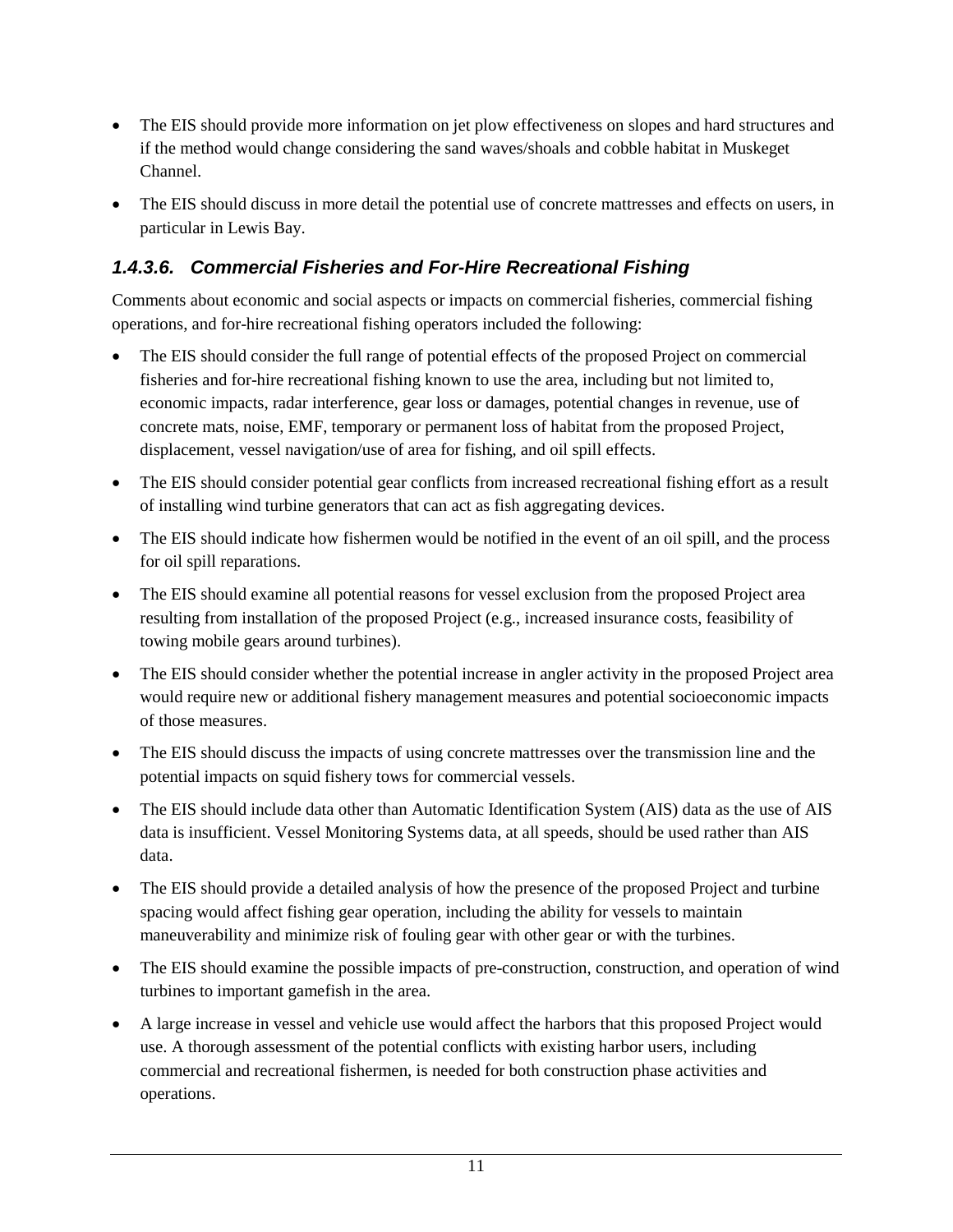- The EIS should evaluate if the proposed Project would result in change to currents as a result of the turbines that could thereby affect fisheries such as scallops.
- The EIS should evaluate if the proposed Project would result in changes to the migration patterns of the species as most fish migrate east and west and proposed Project components would be oriented north and south.
- The EIS should evaluate potential impacts on fisheries along the transmission lines and the landfall locations in Lewis Bay and Muskeget Channel. Evaluations should include, but not be limited to, EMF impacts and avoidance measures, including time-of-year avoidance.
- The EIS should include a description of financial compensation procedures to mitigate impacts on the commercial or for-hire recreational fisheries. These procedures should be clearly defined prior to beginning construction. A Fishermen's Contingency Fund, along the lines of what is available to fishermen affected by offshore oil and gas development, could be used to mitigate impacts on fishermen. This fund should be available to both commercial and recreational fishermen and include impacts related to the wind development area and the offshore export cable corridor.

#### <span id="page-14-0"></span>*1.4.3.7. Cultural, Historical, and Archaeological Resources*

Comments related to cultural, historic, archaeological, or tribal resources, such as the presence of or impacts on historic sites, included the following:

- Potential for visual impacts on Nantucket's economy and historic buildings, places, and districts, especially from Madaket Beach in the west to Sconset Beach in the east.
- Consultation with the Nantucket Historic District and the Nantucket Historical Commission should be performed due to the high cultural and historic sensitivity of the island.
- Coordination with the potentially affected tribes in determining whether any of the proposed lease areas are historically, culturally, or spiritually important.
- BOEM should document coordination pursuant to Executive Order 13175 in the EIS and that BOEM should work with federal agencies involved in the proposed Project to determine the lead agency for consultation for impacts from the proposed Project on land and the ocean.
- Tribes are requesting participation when the archaeology work is being conducted and not once fieldwork has been completed. Recommending that BOEM work to promote this level of coordination for the proposed Project.
- Strobing or blinking nighttime lighting systems, as are standardly installed on wind turbine generators, are incongruous with Nantucket's lighting regulations and would negatively impact the Island's cultural identity of historic and environmental preservation.

#### <span id="page-14-1"></span>*1.4.3.8. Cumulative Impacts*

Comments related to how the proposed Project would interact with, or be impacted by past, present, and reasonably foreseeable future actions. For example, the combined impacts of the proposed Project along with other planned or existing wind energy projects, or combined with other types of projects in the region. Common topics raised in this category include the following: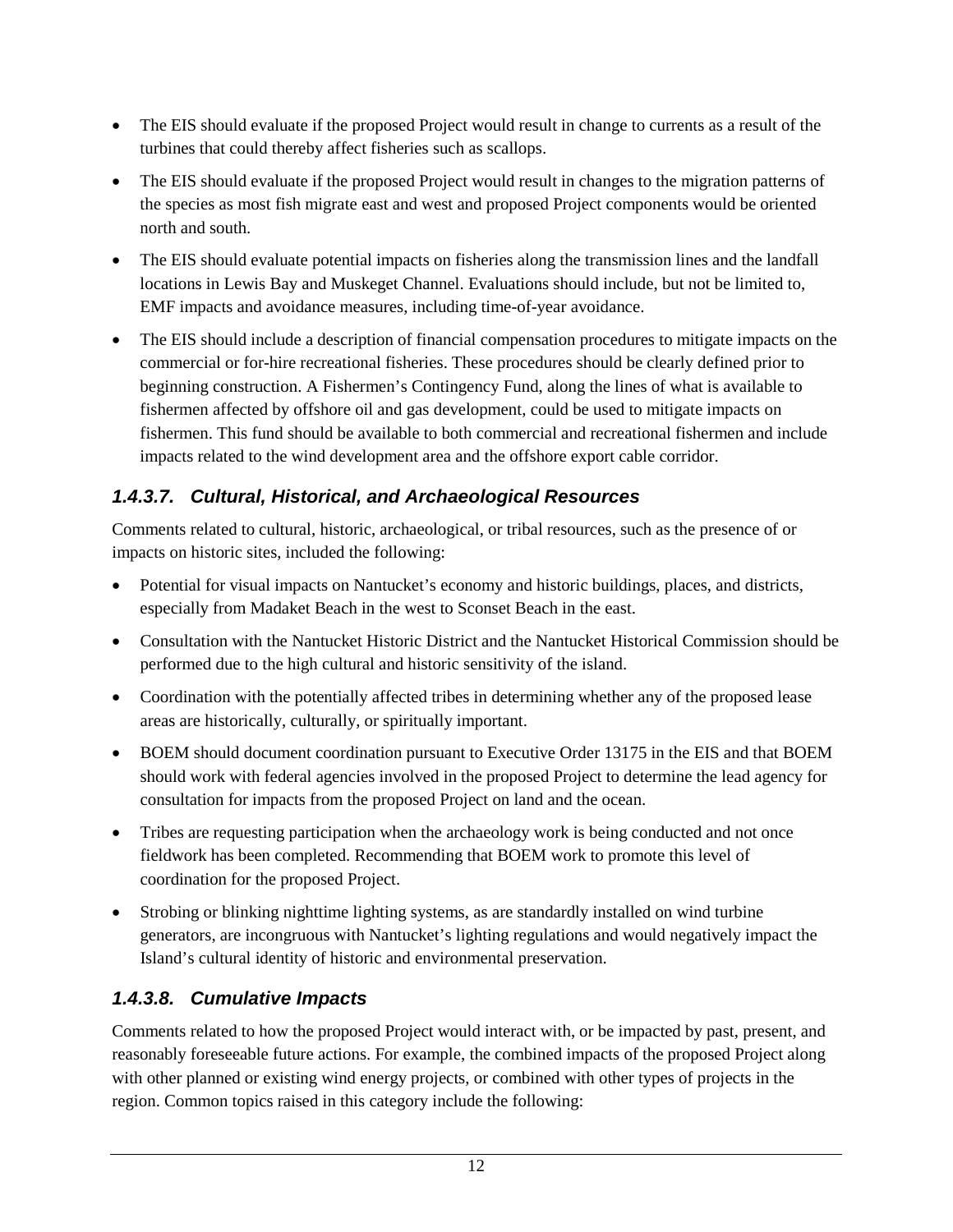- The EIS should evaluate impacts associated with other reasonably foreseeable wind energy projects.
- The EIS should consider the cumulative impacts of electric transmission cables for future wind energy projects and consider ways to minimize the number of cables required.
- Cumulative impacts analysis should include a broad view of reasonably foreseeable projects, including development projects that are only in the proposed leasing or site assessment phase. The potential cumulative impacts resulting from changes to benthic and pelagic habitats and potential food sources due to the presence of multiple projects should be evaluated.
- The EIS should establish a long-term monitoring program to analyze the cumulative impacts on marine resources of offshore wind energy development both in New England and along the entire Eastern seaboard where wind energy facilities have been proposed.

#### <span id="page-15-0"></span>*1.4.3.9. Finfish, Invertebrates, and Essential Fish Habitat*

Comments that address fish, crustaceans, and other sea animals (other than sea turtles or marine mammals) included the following:

- The EIS should include more information regarding the distribution and temporal persistence of longfin squid mops and their vulnerability to proposed Project activities.
- The EIS should consider how the resetting of suspended sediments after dredging and export cable installation could impact fish via burial of demersal eggs (i.e., eggs on or attached to the bottom sediments).
- The EIS should include information on if the proposed Project, including the transmission line, would affect finfish, invertebrates, and Essential Fish Habitat species (including Jonah crab and horseshoe crab) including but not limited to migration patterns, EMF, noise, lobsters' ability to migrate successfully to areas of thermal refuge, west-to-east migrating finfish, spawning, loss of habitat, increased use of the habitat as a result of turbines potentially acting as artificial reefs, alter movements or feeding behaviors, and increase stress and/or result in temporary or permanent injury or mortality.
- The EIS and Essential Fish Habitat should include mitigation measures for the proposed Project including but not limited to mitigation for noise/pile-driving, temporal avoidance of migration times, avoidance of squidding grounds, construction timing, and micrositing and anchoring plans to avoid sensitive habitats.
- The EIS should include a discussion of both site-specific mitigation and monitoring as well as regional-scale monitoring efforts to assess cumulative impacts of adjacent projects.
- Cumulative impact concerns included changes to the spatial distribution of species including but not limited to scallops, surf clams, black sea bass, flatfish, marine mammals, and highly migratory species.

Comments about the fishing, shellfishing, or tourism industries tied to these species were applied under Commercial Fisheries and For-Hire Recreational Fishing.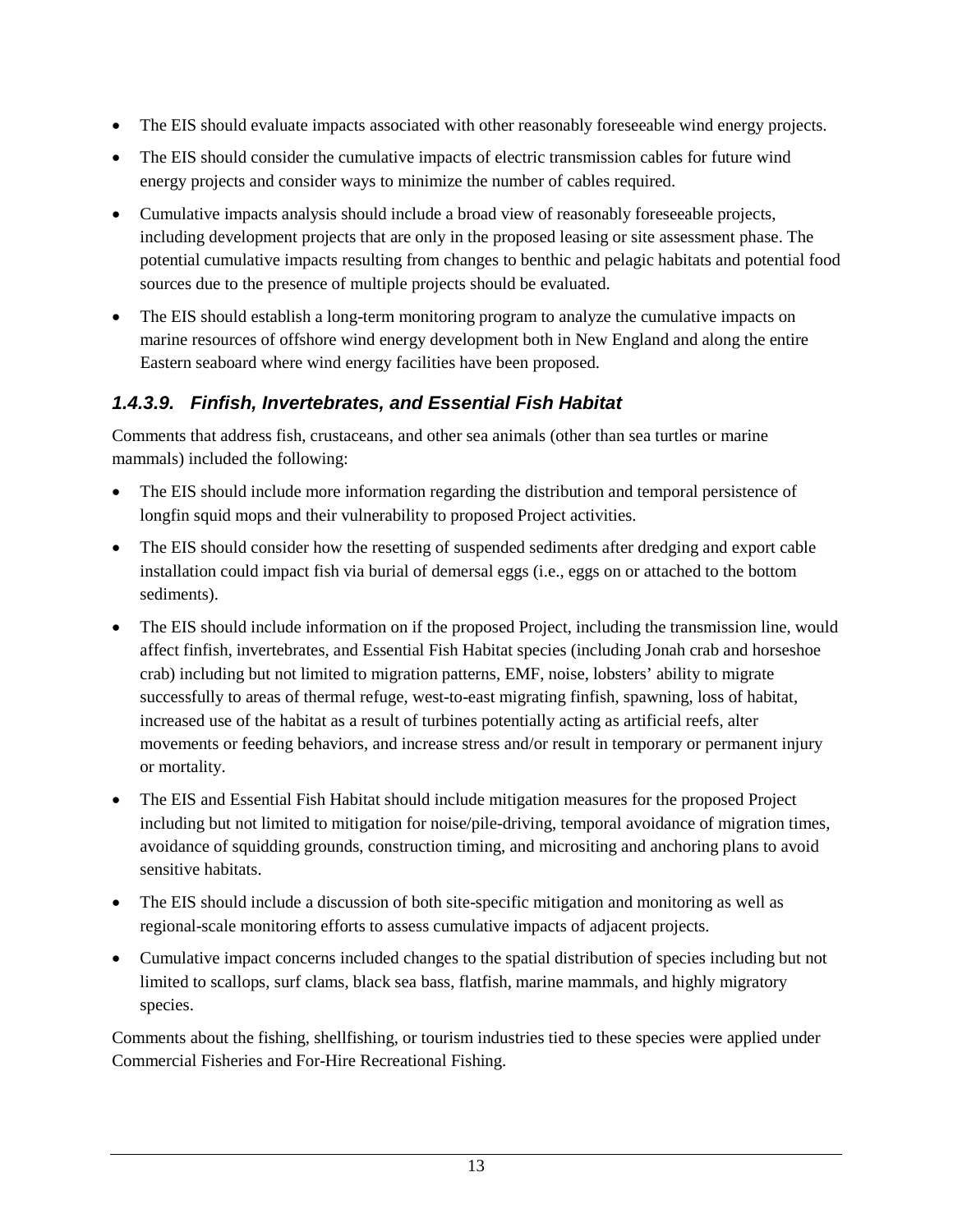#### <span id="page-16-0"></span>*1.4.3.10. Land Use and Coastal Infrastructure*

Comments about existing conditions or impacts on onshore land use, including the ability to use land as otherwise legally permitted are included here as well as comments about coastal infrastructure. Major topics raised in this category include the following:

• The EIS should assess the potential conflicts with existing harbor users, including commercial and recreational fisherman during construction and operation of the proposed Project.

#### <span id="page-16-1"></span>*1.4.3.11. Marine Mammals*

Comments about marine mammals that address biological, structural, or habitat impacts on the species or their habitat included the following:

- The scope of the review should include a detailed and comprehensive assessment of impacts on marine species.
- The EIS should include detailed information on the marine mammals, including the North Atlantic right whale and potential effects as a result of the proposed Project including but not limited to seasonal abundance and distribution, noise, EMF, displacement of individuals, food chain supply, alteration of prey assemblages, vessel strike concerns, entanglement risks, habitat avoidance, migration pattern changes, and oil spill effects.
- The EIS should include detailed information on the marine mammals, including the North Atlantic right whale and potential mitigation for the proposed Project including but not limited to soft-starts for pile driving, seasonal timing, time-of-day hours, passive acoustic monitoring and observers, night vision, thermal imaging technology, minimum exclusion zone of approximately 3,281 feet (1,000 meters), and vessel speed.
- The EIS should include information on the seasonal abundance and distribution of marine mammals throughout the area that may be directly or indirectly impacted by the proposed Project. It is important that the EIS discuss seasonal changes in the environment of the proposed Project area and how that influences the distribution and abundance of marine resources.
- BOEM should coordinate with state and regional scientific efforts to ensure that results from individual lease areas can be interpreted within a regional context and contribute to the generation of regional-scale data, which is required to address questions related to population-level change and cumulative impacts across the geographic range of the North Atlantic right whale.
- The EIS should establish a long-term monitoring program to analyze the cumulative impacts on marine resources of offshore wind energy development both in New England and along the entire Eastern seaboard where wind energy facilities have been proposed.
- Vineyard Wind should develop a proposed Project schedule that minimizes potential impacts on North Atlantic right whales.
- Offshore wind projects should not be sited in North Atlantic right whale foraging or calving critical habitat, as defined under the Endangered Species Act, unless and until research demonstrates that wind project operations will not displace right whales or adversely modify their habitat use.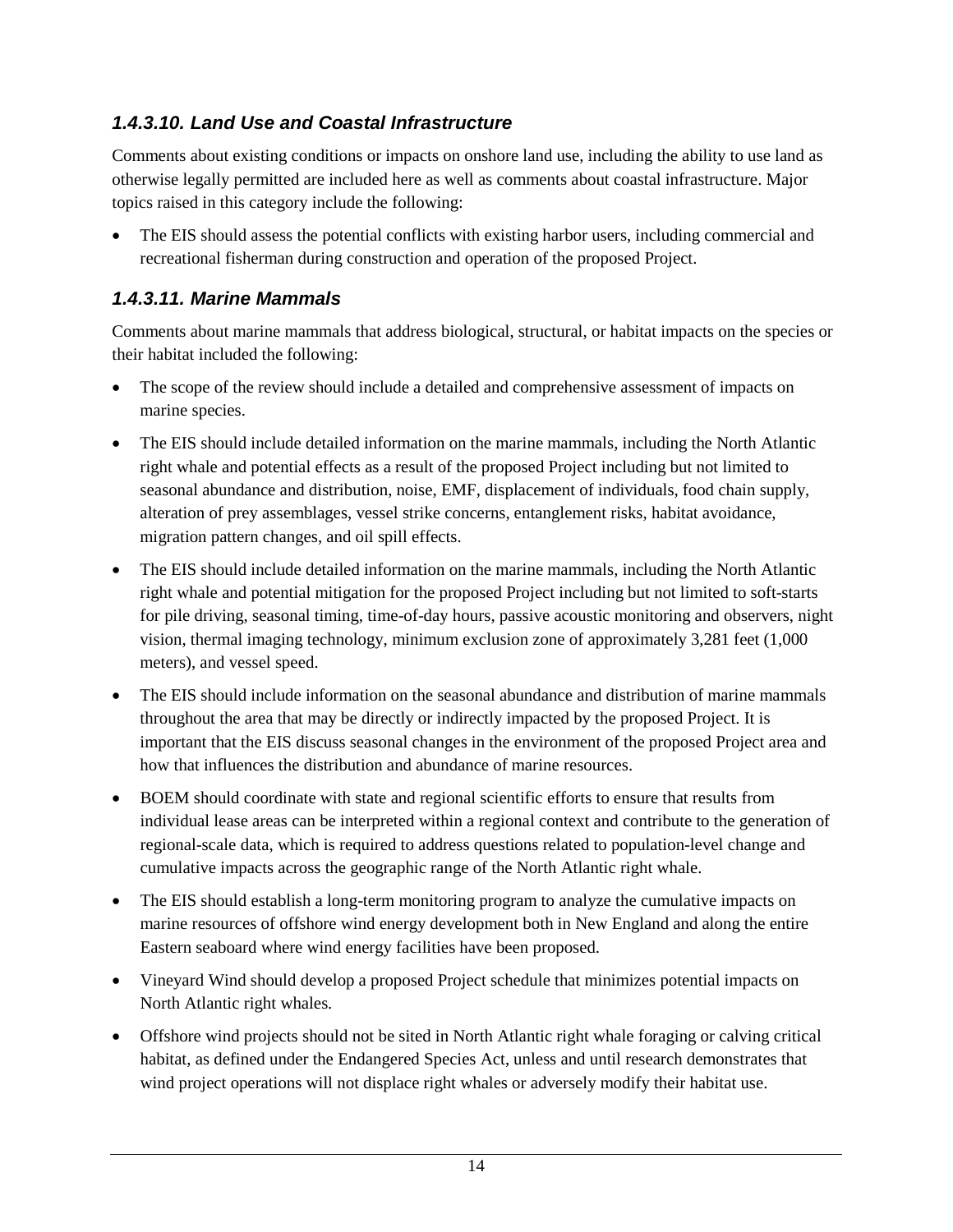#### <span id="page-17-0"></span>*1.4.3.12. Mitigation*

Comments related to mitigation measures to address potential impacts on other resources. These include comments on already-proposed mitigation measures, as well as comments that suggest or question mitigation measures not yet proposed, but that could be relevant to the proposed Project. Common topics raised in this category include the following:

- The EIS should explain if and how financial compensation would be provided to commercial fisherman for gear loss as well as lost access and displacement.
- The EIS should address mitigation measures such as soft starts, sequencing constructing timing, micrositing, and anchoring plans to avoid sensitive habitats.
- Long-term monitoring of the proposed Project area should be required to assess impacts over time.
- Minimization and monitoring requirements should be implemented to reduce the risk of vessels strikes and noise impacts on marine species.

#### <span id="page-17-1"></span>*1.4.3.13. Navigation and Vessel Traffic*

Comments that related to the existing conditions or impacts on the ability to operate and navigate vessels, whether personal or commercial are included here; however, comments about economic activity associated with those vessels are included in other resource areas. Common topics raised in this category included the following:

- The proposed Project would have an impact on radar and/or safe navigation, and the potential for the proposed wind turbine areas to be shut down prohibiting access in the future.
- The EIS should address how rescue operations for helicopters and vessels including tug boats would be affected by the proposed Project.
- The turbine spacing of a 1-mile-wide transit corridor may not be sufficient, and the lack of transit corridors in the proposed Project area is a concern.
- Commercial fishing using certain gear types such as trawling, in particular, would not be operationally feasible within the proposed Project area.
- The proposed Project, in particular the turbines, could potentially create dangerous situations for fishermen, as well as other ocean users such as pleasure boaters and divers; the emergency response plans for safety issues should be considered and reviewed.
- BOEM should work with the U.S. Coast Guard to develop a written policy or statement clearly detailing the agencies' positions on this issue and clarifying how this policy will be manifested through the review process.
- The EIS should assess impacts associated with navigating Lewis Bay with the burial options for the transmission line cable.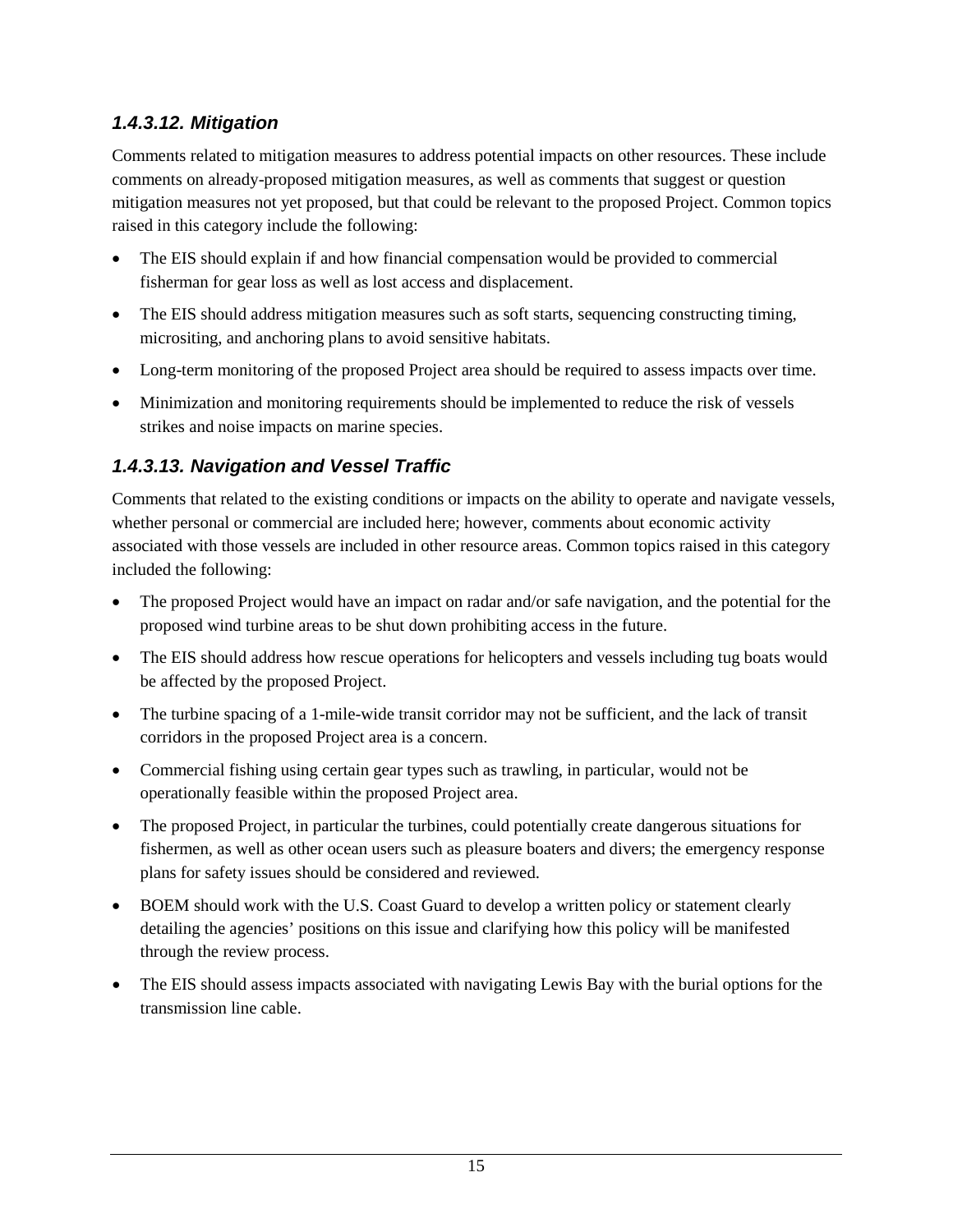#### <span id="page-18-0"></span>*1.4.3.14. NEPA Process and Public Engagement*

Comments related to the way in which the EIS will be prepared and the process followed. Typical comments under this topic may relate to public meetings, notification, or other involvement; consultation with agencies and/or Native American tribes; or other procedural issues. Common topics raised in this category included the following:

- The public scoping period should be extended.
- The environmental review process should include continued dialogue with interested stakeholders to help ensure that potential Project impacts are adequately considered.
- The EIS should take into consideration all relevant laws and regulations applicable to the proposed Project.
- The review process should be slowed down to ensure sufficient time for studies to be carried out to support the analysis.
- Supplemental information related to the assessment of the proposed Project should be made available to the public, including survey and geographic information system data.

#### <span id="page-18-1"></span>*1.4.3.15. Other Resources and Uses*

This generalized comment category was used to collect other substantive comments. Specific topics could include (but are not limited to) marine minerals, military uses and activities, aviation, and noise concerns not related to other specific resources.

- The cumulative impact analysis should examine the landside effects of noise to residential and commercial buildings near the port facilities. Existing port facilities may already experience higher than normal noise levels, and additional noise may increase cumulative impacts.
- The EIS should address concerns associated with hurricanes, the materials within the turbines (such as neodymium dysprosium, hydraulic fluid) and within the transmission line, safety, and transmission line damage or breaks.
- The EIS should address whether the proposed Project would result in a possible resonance of noise/frequency from the proposed Project and cumulatively with other projects.
- In concert with the U.S. Coast Guard, Federal Aviation Administration, and U.S. Department of Defense, the review must assess navigation safety, aviation safety, radar interference, national security, and search and rescue operations.
- The EIS should address possible effects of EMFs on the marine ecosystem and should consider maximum insulating sheathing of all cables.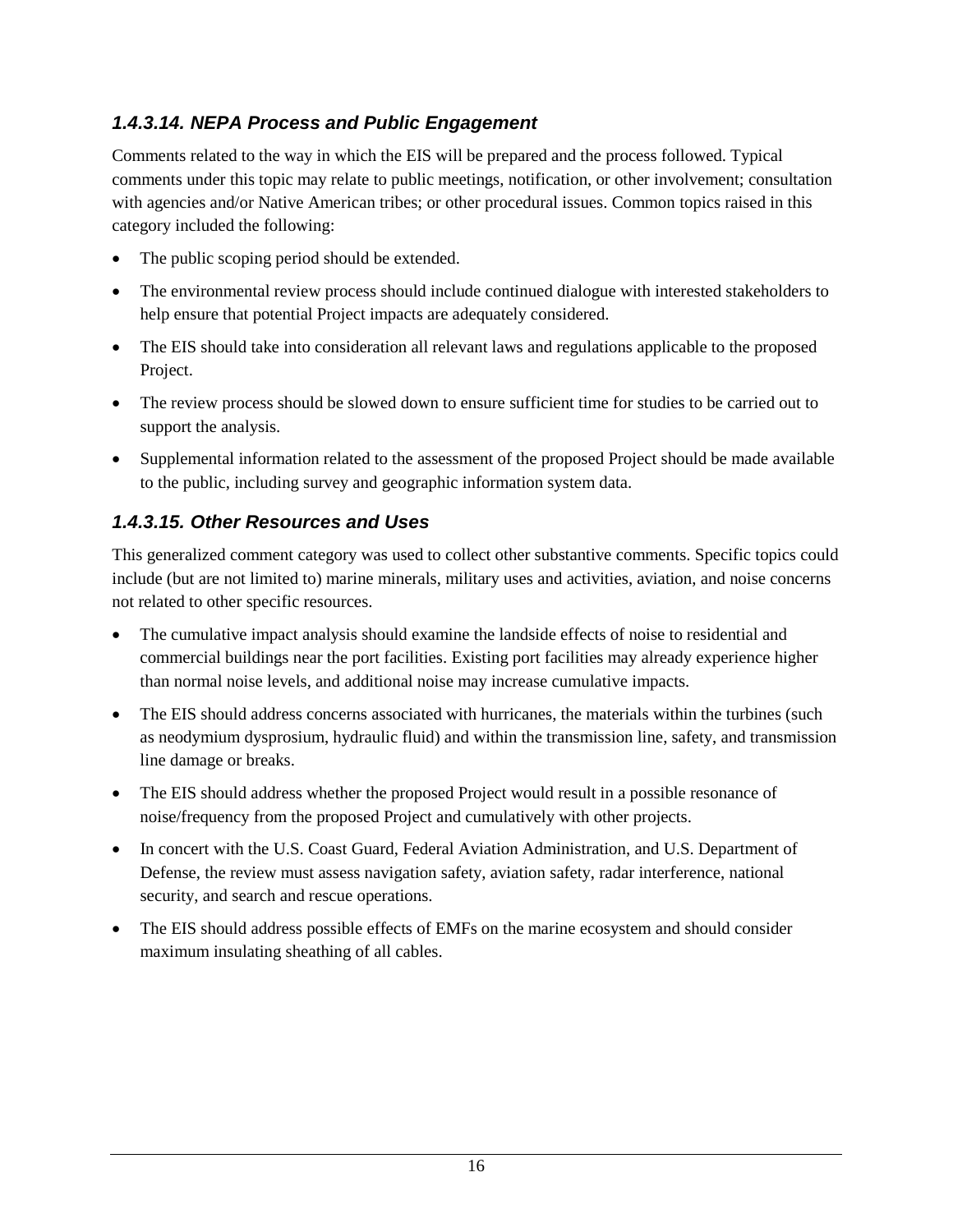#### <span id="page-19-0"></span>*1.4.3.16. Project Description*

Comments that called into question, suggest additions or changes, or otherwise relate to the description of the proposed Project/Proposed Action itself, such as proposed Project components, construction methodology, schedule, labor force, and similar items included the following:

- The proposed Project is backed by experienced companies in the wind energy industry with the financial means to successfully carry out the proposed Project.
- The EIS should address the onshore infrastructure needs related to the ports to support the proposed Project as well as other landside facilities and staging locations of materials to be used during construction.
- The EIS should address whether or not funds would be set aside to support decommissioning of the proposed Project and estimates of the costs associated with decommissioning should also be included.
- The EIS should explain the proposed cable installation options, depths, and methods of installation and address how the cable is to remain buried (e.g., armoring or other installation methods).
- The EIS should include a detailed construction schedule.
- The EIS should address the resiliency of Project components to withstand severe weather as well as potential vessel collisions.
- The differences among the various proposed foundation types should be discussed in the EIS as well as the potential environmental impacts of each.

## <span id="page-19-1"></span>*1.4.3.17. Public Infrastructure/Services*

Comments that related to public infrastructure and services such as public water, sewer, public safety, medical care, schools, and social services are included here (including onshore and offshore). Common topics raised in this category included the following:

- The EIS should have a detailed review of the emergency plans, which are made up largely of local responders, and every type of emergency should be studied and responses planned out.
- Construction of the proposed upland route would be disruptive to residents, including potential concerns for blocking emergency responders and access to schools and potential effects to public water and/or sewer systems.
- The EIS should provide more information on the need for reliance on local emergency response providers and how this relates to the timeliness to respond to a concern such as an oil spill response and other hazardous materials response.
- Potential effects of the transmission lines on the ability for future development and/or installation of other utilities, as well as those already installed, such as water, sewer, electric lines, roads, sidewalks.

## <span id="page-19-2"></span>*1.4.3.18. Purpose and Need*

Comments related to the Purpose and Need for the proposed Project itself (i.e., justification for constructing and operating the proposed Project). Comments associated with the proposed Project's relationship to more global issues, such as climate change, were assigned here, but only to the degree that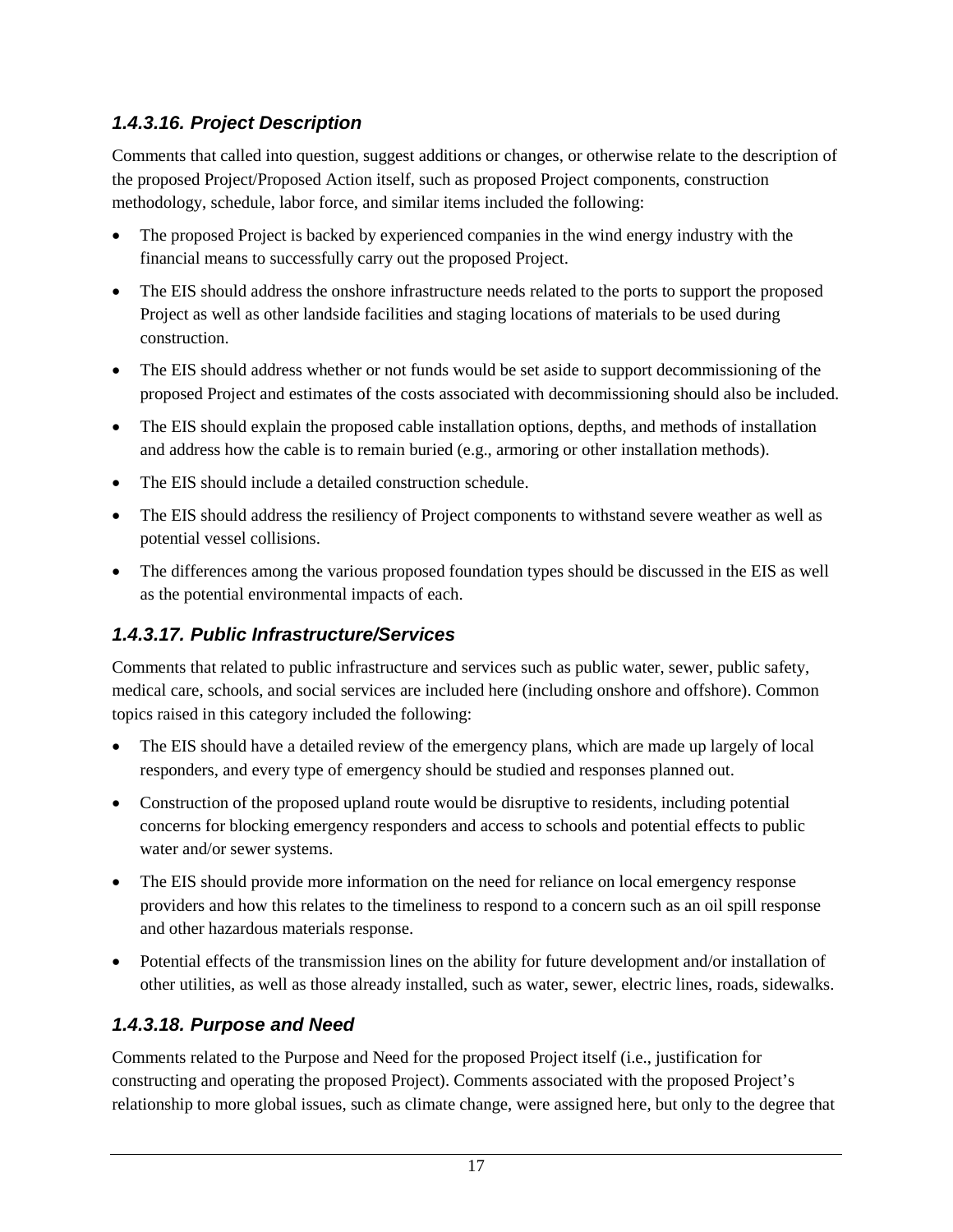the commenter linked the proposed Project to those topics; in some instances, general statements about climate change or greenhouse gas emissions did not meet the definition of "substantive". Topics raised in this category include the following:

- The proposed Project would provide a reliable source of renewable energy that would offset the carbon emissions that contribute to climate change.
- The EIS should describe how the proposed Project would advance the Commonwealth of Massachusetts' goals to reduce emissions and support renewable energy.

#### <span id="page-20-0"></span>*1.4.3.19. Recreation and Tourism*

Comments about onshore or offshore recreation (for example, parks recreational boating, and recreation fishing.), as well as tourism activity associated with these resources, such as whale watching, boat rentals (except for fishing), onshore sports leagues, or revenue-generating tourist facilities are included in this section. Major topics raised in this category include the following:

- Recreational boats would be impacted by the placement of the turbines as well as the offshore transmission line.
- Recreational fishing would be impacted by the placement of the turbines as well as the offshore transmission line. The EIS should consider potential gear conflicts from increased recreational fishing effort as a result of installing wind turbines that can act as fish aggregating devices.
- The EIS should include an evaluation of water-dependent uses in state and federal waters, such as commercial and recreational fishing, shipping, and marine transportation.
- Lewis Bay is an important water resource supporting tourism, shell fishing, recreational fishing, commercial ferry traffic, recreational and commercial boating activities, and swimming.

#### <span id="page-20-1"></span>*1.4.3.20. Sea Turtles*

Comments about sea turtles that address biological, structural, or habitat impacts on the species or their habitat included the following:

- The scope of the review should include a detailed and comprehensive assessment of impacts sea turtles.
- The EIS should include detailed information on the potential effects including but not limited to seasonal abundance, population density, noise, EMF, displacement of individuals, food chain supply, vessel strike concerns, entanglement risks, habitat avoidance, migration pattern changes, lighting effects, oil spill effects, increase stress and/or result in temporary or permanent injury or mortality.
- The EIS should include detailed information on the sea turtles and potential mitigation for the proposed Project including but not limited to soft-starts for pile driving, seasonal timing, passive acoustic monitoring and observers, and real-time detection capabilities.
- Cumulative effects analysis should consider other existing, proposed, or planned projects.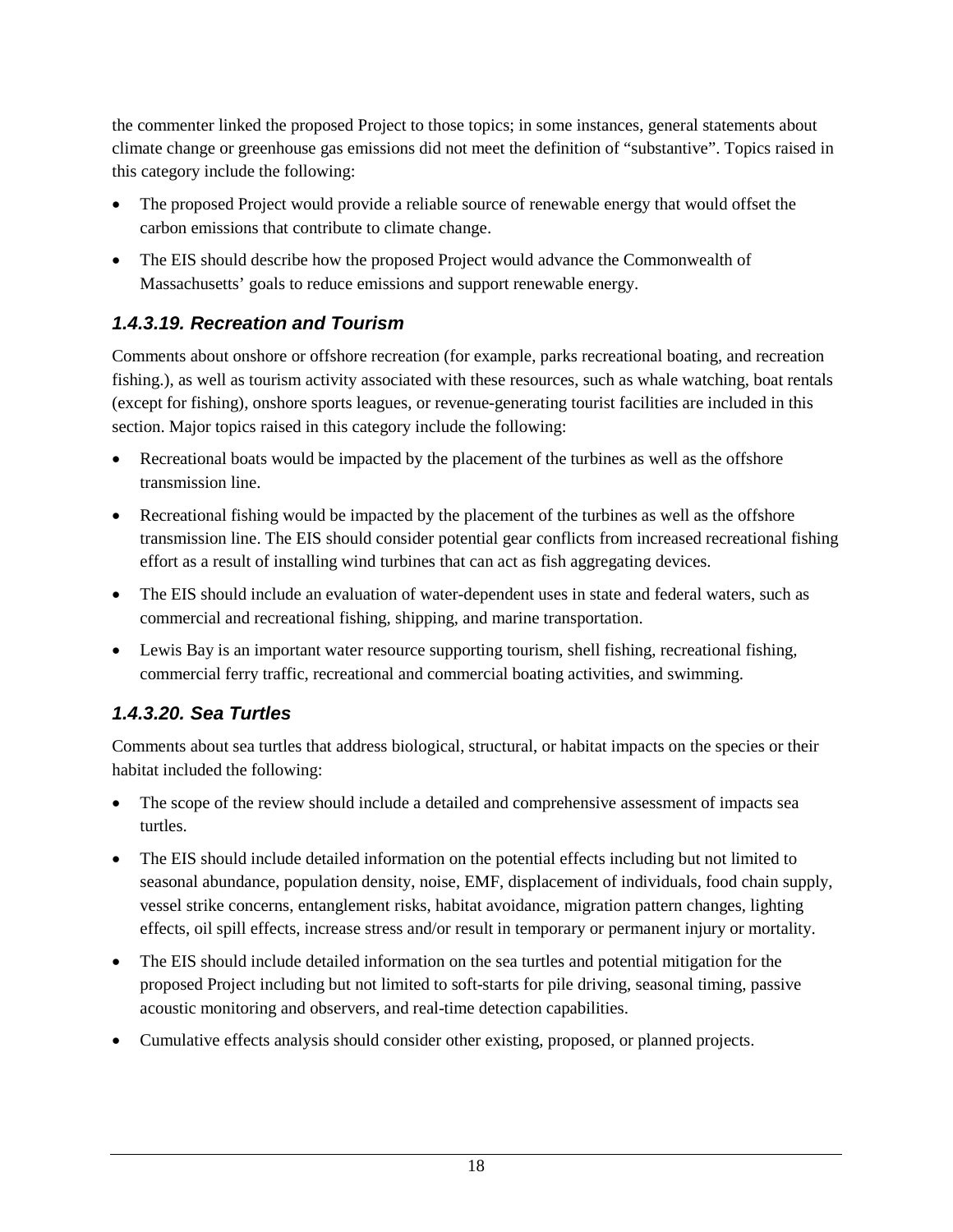#### <span id="page-21-0"></span>*1.4.3.21. Socioeconomics*

Socioeconomic comments that addressed jobs, income, tax revenue from the proposed Project itself, as well as macroeconomic impacts (i.e., overall regional energy costs) are included here. This issue also includes economic effects to landowners impacted by onshore facilities or perceived impacts due to visual changes. Comments related to commercial or for-hire fishing were categorized under Commercial Fisheries and For-Hire Recreational Fishing (see Section 1.4.3.6). Common topics raised in this category include the following:

- The EIS should analyze the socioeconomic impacts that could occur as a result of changes in ocean and coastal recreation.
- The proposed Project would promote many sustainable, clean energy jobs.
- The loss of fisheries that may occur as a result of the proposed Project could lead to significant job loss.
- The EIS should work with stakeholders to gather fisheries activity and socioeconomic information that can be used for financial compensation for vessels/commercial fisherman.
- The EIS should explain how the proposed Project would affect local energy bills.

#### <span id="page-21-1"></span>*1.4.3.22. Terrestrial Plants and Animals*

Comments about terrestrial plants and animals that address biological, structural, or habitat impacts on the species or their habitat included the following:

- The EIS should provide an evaluation of indirect impacts of any clearing for the proposed terrestrial construction activities resulting in a change (either permanent or temporary) of cover type within a wetland and other habitat and effects to plants and animals.
- The EIS should provide a mitigation analysis to identify measures to address potential impacts on state and federally listed endangered and threatened species.

#### <span id="page-21-2"></span>*1.4.3.23. Visual Impacts*

Comments related to the proposed Project's visual appearance and impacts are included in this section. Comments about the secondary impacts of the proposed Project's appearance (i.e., that the ability to see the proposed Project from the shoreline would have negative impacts on property values) were assigned here and to the other impacted resource (i.e., Socioeconomics, Land Use and Coastal Infrastructure, Recreation and Tourism, etc.). Common topics raised in this category include the following:

- Removal or reduction of the number of turbine locations that would be located closer to the coastline of Nantucket and Martha's Vineyard; and
- Use of Federal Aviation Administration-approved "Aircraft Detection Light Systems" to minimize visual impacts.